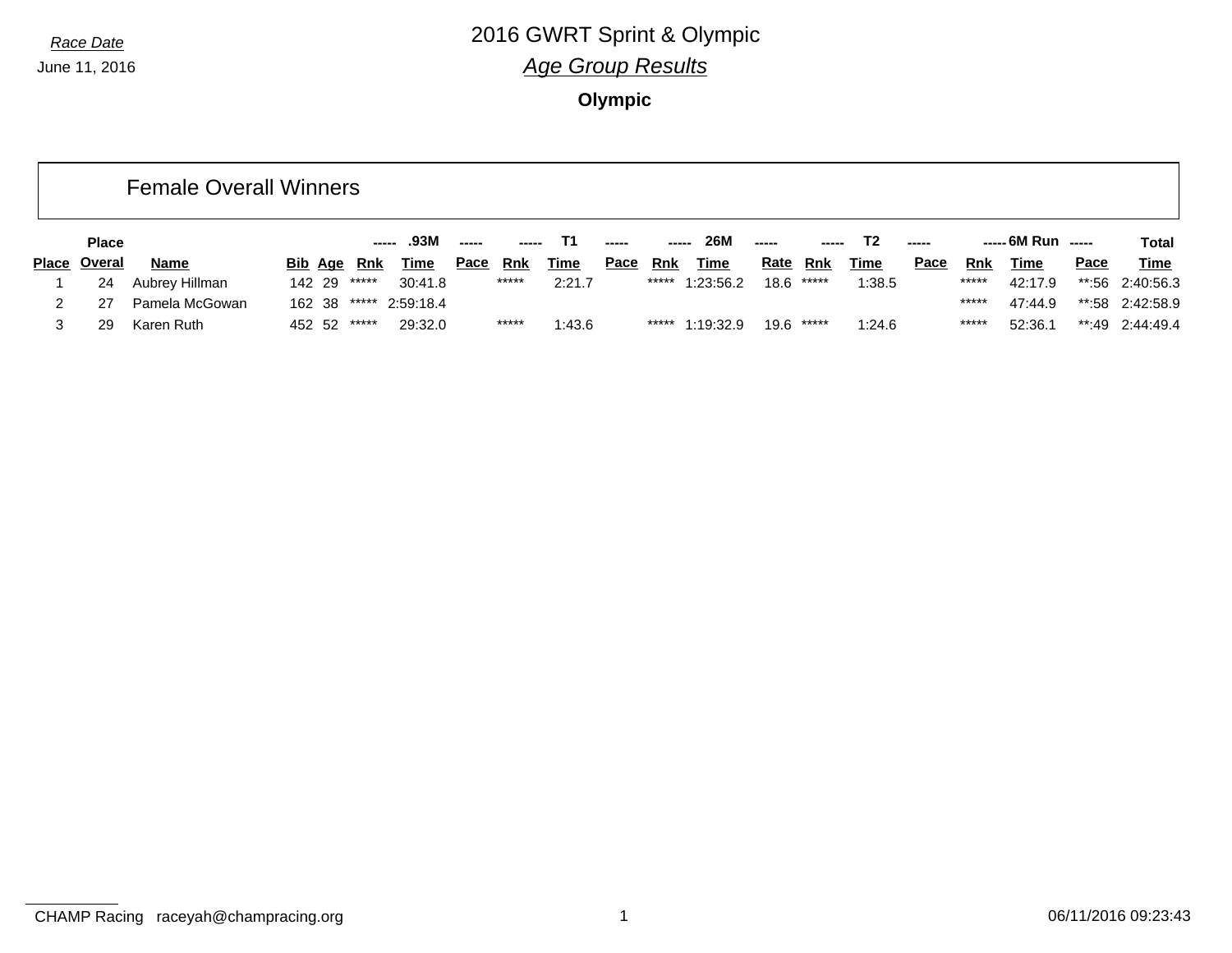|                |              | Female 19 to 24    |                |                |             |      |                |                |             |            |             |             |            |                |      |            |                    |                          |                 |
|----------------|--------------|--------------------|----------------|----------------|-------------|------|----------------|----------------|-------------|------------|-------------|-------------|------------|----------------|------|------------|--------------------|--------------------------|-----------------|
|                | <b>Place</b> |                    |                |                | .93M        |      |                | Т1             |             |            | <b>26M</b>  |             |            | T <sub>2</sub> |      |            | ----- 6M Run ----- |                          | Total           |
| <b>Place</b>   | Overal       | <b>Name</b>        | <b>Bib Age</b> | <b>Rnk</b>     | <b>Time</b> | Pace | Rnk            | <b>Time</b>    | Pace        | Rnk        | Time        | Rate        | <u>Rnk</u> | <b>Time</b>    | Pace | <b>Rnk</b> | <b>Time</b>        | Pace                     | Time            |
| 1              | 43           | Mary Lauletta      | 154 22         | 1              | 26:00.0     |      |                | 1:45.0         |             | 1          | 1:26:41.4   | 18.0        | 1          | 1:23.7         |      | 1          | 59:00.6            | $**:50$                  | 2:54:50.9       |
| 2              | 80           | Kristina Ehrich    | 127 23         |                | 2 1:05:29.1 |      | 2              | 4:21.5         |             |            | 2 1:38:56.2 | 15.8        | 2          | 2:40.5         |      |            | 2 1:04:36.0        | **:03                    | 3:56:03.6       |
|                |              | Female 25 to 29    |                |                |             |      |                |                |             |            |             |             |            |                |      |            |                    |                          |                 |
|                | <b>Place</b> |                    |                | $\frac{1}{2}$  | .93M        |      |                | T <sub>1</sub> |             |            | <b>26M</b>  |             |            | T <sub>2</sub> |      |            | ----- 6M Run ----- |                          | <b>Total</b>    |
| Place          | Overal       | <b>Name</b>        | <b>Bib Age</b> | <u>Rnk</u>     | Time        | Pace | <b>Rnk</b>     | Time           | Pace        | <u>Rnk</u> | Time        | Rate        | <b>Rnk</b> | Time           | Pace | <b>Rnk</b> | Time               | Pace                     | <b>Time</b>     |
| 1              | 56           | Kara Bloom         | 113 25         | $\overline{2}$ | 30:31.5     |      | $\overline{1}$ | 2:31.0         |             |            | 3 1:32:53.2 | 16.8        | 1          | 1:16.2         |      |            | 1 1:03:40.5        | $**:52$                  | 3:10:52.6       |
| $\overline{c}$ | 57           | Jennifer Wintrow   | 208<br>26      | 1              | 29:02.9     |      | 2              | 2:35.2         |             | 1          | 1:27:30.4   | 17.8        | 2          | 2:02.3         |      |            | 3 1:09:59.2        | $**:10$                  | 3:11:10.2       |
| 3              | 64           | Cassandra Holloway | 144 27         | 3              | 36:56.2     |      | 3              | 6:01.0         |             |            | 2 1:32:13.6 | 16.9        | 3          | 2:53.7         |      |            | 2 1:04:58.2        |                          | **:02 3:23:02.9 |
|                |              | Female 30 to 34    |                |                |             |      |                |                |             |            |             |             |            |                |      |            |                    |                          |                 |
|                | <b>Place</b> |                    |                |                | .93M        |      |                | Τ1             |             |            | <b>26M</b>  |             |            | T <sub>2</sub> |      |            | ----- 6M Run       | $\overline{\phantom{a}}$ | <b>Total</b>    |
| <b>Place</b>   | Overal       | <b>Name</b>        | <b>Bib Age</b> | <b>Rnk</b>     | <b>Time</b> | Pace | <b>Rnk</b>     | <b>Time</b>    | Pace        | Rnk        | Time        | <b>Rate</b> | <b>Rnk</b> | <b>Time</b>    | Pace | <b>Rnk</b> | <b>Time</b>        | Pace                     | Time            |
| -1             | 37           | Nina Dale          | 32<br>121      | $\overline{2}$ | 28:50.4     |      |                | 1:31.2         |             |            | 1 1:21:54.4 | 19.0        | 1          | 1:06.7         |      | 1          | 56:56.7            | $**:19$                  | 2:50:19.6       |
| 2              | 47           | Coralee Skoch      | 193 32         | 1              | 26:38.3     |      | $\overline{2}$ | 1:51.5         |             |            | 2 1:26:56.8 | 17.9        | 2          | 1:31.7         |      |            | 2 1:01:46.7        | $**:45$                  | 2:58:45.1       |
|                |              | Female 35 to 39    |                |                |             |      |                |                |             |            |             |             |            |                |      |            |                    |                          |                 |
|                | <b>Place</b> |                    |                | $\frac{1}{2}$  | .93M        |      |                | T <sub>1</sub> |             |            | <b>26M</b>  |             |            | T <sub>2</sub> |      |            | ----- 6M Run ----- |                          | <b>Total</b>    |
| <b>Place</b>   | Overal       | <b>Name</b>        | <b>Bib Age</b> | <u>Rnk</u>     | <b>Time</b> | Pace | <b>Rnk</b>     | Time           | <b>Pace</b> | <b>Rnk</b> | Time        | <b>Rate</b> | <b>Rnk</b> | Time           | Pace | <b>Rnk</b> | Time               | Pace                     | <b>Time</b>     |
|                | 30           | Jennifer Haynes    | 140 37         | 3              | 28:48.9     |      | 5              | 2:24.8         |             |            | 2 1:24:47.6 | 18.4        | 1          | 1:11.0         |      | 1          | 48:34.7            | $***:47$                 | 2:45:47.2       |
| 2              | 34           | Jen Toth           | 201 38         | 1              | 27:35.1     |      |                | 1:37.3         |             |            | 1 1:24:03.0 | 18.6        | 4          | 1:57.8         |      | 2          | 53:57.4            | $**:10$                  | 2:49:10.7       |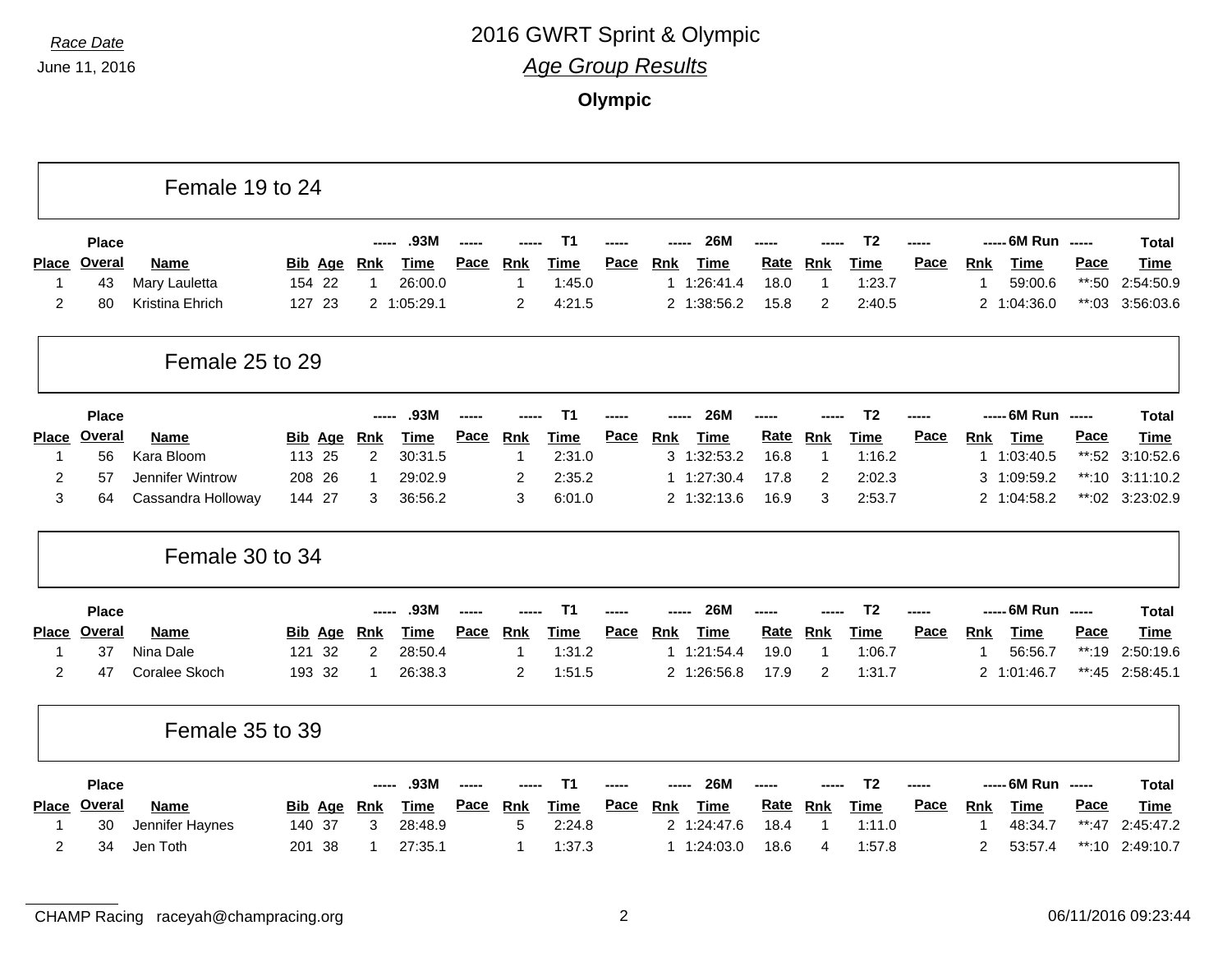|              |              | Female 35 to 39        |                |                |             |       |                |                |      |                |             |             |            |                |      |            |                    |         |              |
|--------------|--------------|------------------------|----------------|----------------|-------------|-------|----------------|----------------|------|----------------|-------------|-------------|------------|----------------|------|------------|--------------------|---------|--------------|
|              | <b>Place</b> |                        |                |                | .93M        | ----- |                | T <sub>1</sub> |      |                | <b>26M</b>  | -----       |            | T <sub>2</sub> |      |            | ----- 6M Run ----- |         | <b>Total</b> |
| <b>Place</b> | Overal       | <b>Name</b>            | <b>Bib Age</b> | <b>Rnk</b>     | <b>Time</b> | Pace  | <b>Rnk</b>     | <b>Time</b>    | Pace | Rnk            | Time        | Rate        | <b>Rnk</b> | <b>Time</b>    | Pace | Rnk        | Time               | Pace    | <b>Time</b>  |
| 3            | 50           | <b>Beth Gillin</b>     | 135 36         | 2              | 27:37.7     |       | 6              | 3:06.7         |      | 4              | 1:26:48.0   | 18.0        | 3          | 1:43.1         |      | 5          | 1:04:56.4          | $**:12$ | 3:04:12.0    |
| 4            | 51           | Meagan Shadeck         | 191 35         | 4              | 34:19.8     |       | 2              | 2:03.8         |      | 3              | 1:26:39.9   | 18.0        | 2          | 1:32.8         |      | 3          | 1:00:36.5          | **:13   | 3:05:13.0    |
| 5            | 68           | <b>Elizabeth Chois</b> | 117 37         | 5              | 37:04.9     |       | 4              | 2:11.0         |      | 5              | 1:42:07.5   | 15.3        | 5          | 2:11.6         |      |            | 4 1:02:23.9        | **:59   | 3:25:59.1    |
| 6            | 77           | Angie Schultz          | 190 35         | 6              | 40:08.5     |       | 3              | 2:09.7         |      |                | 6 1:43:56.5 | 15.0        | 6          | 2:15.6         |      | 6          | 1:14:23.1          | $**:53$ | 3:42:53.6    |
|              |              | Female 40 to 44        |                |                |             |       |                |                |      |                |             |             |            |                |      |            |                    |         |              |
|              | <b>Place</b> |                        |                |                | .93M        |       |                | T <sub>1</sub> |      |                | <b>26M</b>  |             |            | T <sub>2</sub> |      |            | ----- 6M Run ----- |         | <b>Total</b> |
| Place        | Overal       | <b>Name</b>            | <b>Bib Age</b> | <u>Rnk</u>     | <b>Time</b> | Pace  | <b>Rnk</b>     | Time           | Pace | <b>Rnk</b>     | Time        | <b>Rate</b> | <b>Rnk</b> | <b>Time</b>    | Pace | <b>Rnk</b> | <b>Time</b>        | Pace    | <b>Time</b>  |
|              | 36           | Kylie Waller           | 206 40         | $\overline{2}$ | 29:54.0     |       | 1              | 1:22.9         |      | $\overline{2}$ | 1:24:31.8   | 18.5        | 3          | 2:00.0         |      | 1          | 52:21.7            | $**:10$ | 2:50:10.6    |
| 2            | 40           | jennifer trautmann     | 202 43         |                | 25:33.2     |       | 3              | 2:41.6         |      | 3              | 1:26:53.6   | 18.0        | 2          | 1:37.9         |      | 3          | 57:32.1            | **:18   | 2:54:18.6    |
| 3            | 49           | <b>Trina Ford</b>      | 133 41         | 3              | 31:18.7     |       | 4              | 2:57.4         |      |                | 4 1:32:25.5 | 16.9        | 1          | 1:15.5         |      | 2          | 52:33.6            | $**:31$ | 3:00:31.0    |
| 4            | 55           | Sharon Dachenhaus      | 119 41         | 4              | 36:32.7     |       | 2              | 2:22.1         |      |                | 1 1:22:38.7 | 18.9        | 4          | 2:07.5         |      | 4          | 1:06:26.4          | $*$ :07 | 3:10:07.7    |
|              |              | Female 45 to 49        |                |                |             |       |                |                |      |                |             |             |            |                |      |            |                    |         |              |
|              | <b>Place</b> |                        |                |                | .93M        |       |                | T <sub>1</sub> |      |                | <b>26M</b>  | -----       |            | T <sub>2</sub> | ---- |            | ----- 6M Run ----- |         | <b>Total</b> |
| Place        | Overal       | <b>Name</b>            | <b>Bib Age</b> | <b>Rnk</b>     | <b>Time</b> | Pace  | <b>Rnk</b>     | Time           | Pace | Rnk            | <b>Time</b> | Rate        | <b>Rnk</b> | <b>Time</b>    | Pace | <b>Rnk</b> | <b>Time</b>        | Pace    | Time         |
|              | 41           | Kristie VanAuken       | 204 48         |                | 27:52.9     |       | -1             | 1:44.0         |      | $\mathbf{1}$   | 1:26:45.5   | 18.0        | 4          | 2:31.4         |      | -1         | 55:27.1            | $**:21$ | 2:54:21.1    |
| 2            | 60           | <b>Trish Fatobene</b>  | 131<br>46      | 2              | 32:42.6     |       | 3              | 1:57.5         |      | 3              | 1:36:55.1   | 16.1        | 3          | 1:44.0         |      | 2          | 58:41.3            | **:00   | 3:12:00.6    |
| 3            | 65           | <b>Stacy Rhea</b>      | 179<br>49      | 4              | 40:21.1     |       | 4              | 2:22.3         |      | 2              | 1:31:58.8   | 17.0        | 2          | 1:43.2         |      | 3          | 1:07:58.9          | **:24   | 3:24:24.4    |
| 4            | 73           | Angie Kovacs           | 150 46         | 3              | 39:47.4     |       | $\overline{c}$ | 1:55.3         |      |                | 4 1:38:43.8 | 15.8        | 1          | 1:28.9         |      | 4          | 1:10:00.8          | **:56   | 3:31:56.4    |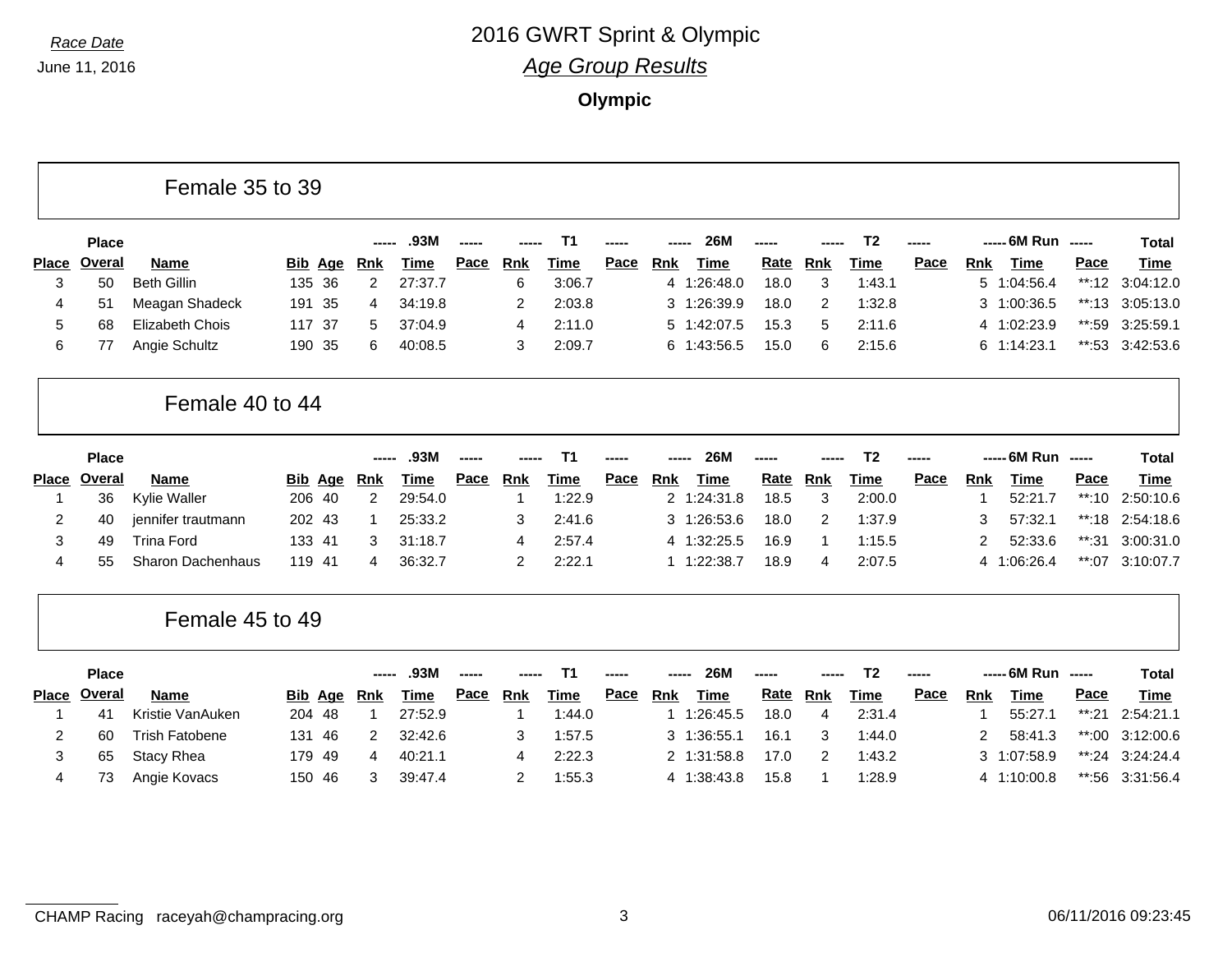|              |                              | Female 50 to 54              |                          |              |                         |      |                      |                             |             |            |                                 |                     |     |                             |               |     |                                 |                      |                                   |
|--------------|------------------------------|------------------------------|--------------------------|--------------|-------------------------|------|----------------------|-----------------------------|-------------|------------|---------------------------------|---------------------|-----|-----------------------------|---------------|-----|---------------------------------|----------------------|-----------------------------------|
| <b>Place</b> | <b>Place</b><br>Overal<br>53 | Name<br><b>Trayce Krauth</b> | <u>Bib</u> Age<br>152 50 | -----<br>Rnk | .93M<br>Time<br>35:34.8 | Pace | <b>Rnk</b>           | T1<br><u>Time</u><br>3:06.0 | <b>Pace</b> | <u>Rnk</u> | <b>26M</b><br>Time<br>1:33:47.1 | <b>Rate</b><br>16.6 | Rnk | <b>T2</b><br>Time<br>0.46.0 | -----<br>Pace | Rnk | ----- 6M Run<br>Time<br>55:34.7 | $-$<br>Pace<br>**:48 | Total<br><u>Time</u><br>3:08:48.8 |
|              |                              | Female 55 to 59              |                          |              |                         |      |                      |                             |             |            |                                 |                     |     |                             |               |     |                                 |                      |                                   |
|              | <b>Place</b>                 |                              |                          | -----        | .93M                    |      |                      |                             |             |            | 26M                             |                     |     | T2                          |               |     | ----- 6M Run                    | $- - - - -$          | Total                             |
| <b>Place</b> | Overal                       | Name                         | <u>Bib</u> Age           | <u>Rnk</u>   | Time                    | Pace | Rnk                  | <u>Time</u>                 | <u>Pace</u> | Rnk        | Time                            | <b>Rate</b>         | Rnk | <u>Time</u>                 | Pace          | Rnk | Time                            | <b>Pace</b>          | Time                              |
|              | 35                           | Joy Salberg                  | 186 55                   | -1           | 30:17.4                 |      |                      | 1:16.1                      |             |            | 1:20:38.2                       | 19.3                |     | 1:28.0                      |               |     | 55:38.6                         | **:18                | 2:49:18.5                         |
| 2            | 63                           | Moira Fair                   | 130 57                   | 2            | 37:39.0                 |      | 3                    | 2:53.3                      |             |            | 3 1:34:07.5                     | 16.6                | 2   | 1:58.6                      |               |     | 2 1:01:39.8                     |                      | **:18 3:18:18.4                   |
| 3            | 76                           | Vickie Dowling               | 123 55                   | 4            | 47:21.9                 |      | 4                    | 3:16.7                      |             |            | 2 1:32:13.8                     | 16.9                | 3   | 2:39.8                      |               |     | $3 \quad 1:12:26.3$             |                      | **:58 3:37:58.6                   |
| 4            | 81                           | Cynthia Van Stavern          | 203 57                   | 3            | 45:48.2                 |      | $\mathbf{2}^{\circ}$ | 2:31.8                      |             |            | 4 1:38:13.1                     | 15.9                | 4   | 3:15.0                      |               |     | 4 1:29:17.7                     | **:06                | 3:59:06.0                         |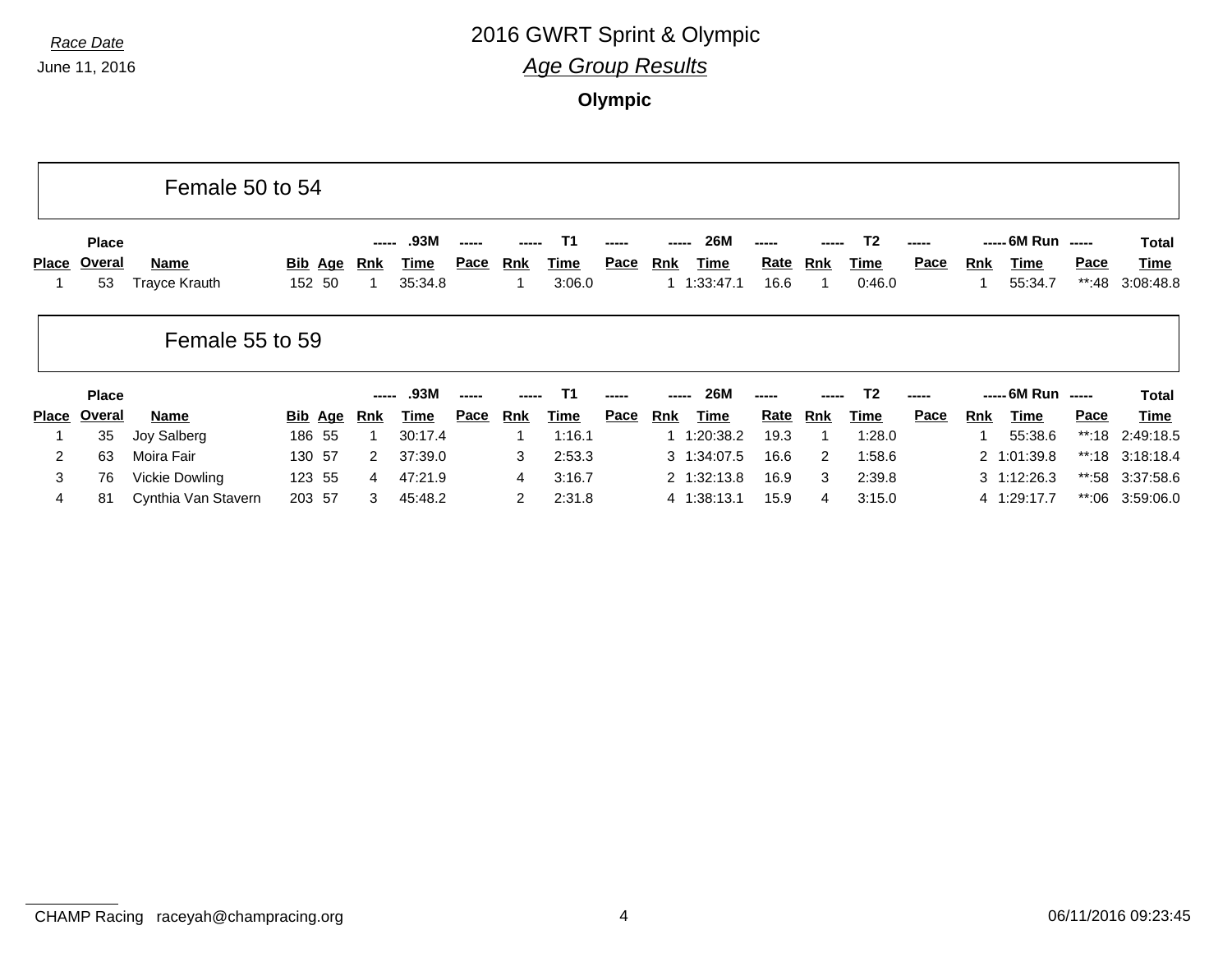**Olympic**

|              | <b>Male Overall Winners</b> |        |             |         |             |       |             |             |       |             |             |              |             |       |       |                    |      |                   |
|--------------|-----------------------------|--------|-------------|---------|-------------|-------|-------------|-------------|-------|-------------|-------------|--------------|-------------|-------|-------|--------------------|------|-------------------|
| <b>Place</b> |                             |        |             | .93M    | ------      |       |             |             | ----- | 26M         | -----       |              | Τ2          | ----- |       | $--- 6M Run$ $---$ |      | <b>Total</b>      |
| Place Overal | <b>Name</b>                 |        | Bib Age Rnk | Time    | <u>Pace</u> | Rnk   | <b>Time</b> | <u>Pace</u> | Rnk   | <b>Time</b> | <u>Rate</u> | Rnk          | <u>Time</u> | Pace  | Rnk   | Time               | Pace | <b>Time</b>       |
|              | <b>Brent McBurney</b>       | 159 36 | *****       | 20:41.5 |             | ***** | 0:52.0      |             | ***** | 1:02:44.5   |             | 24.9 *****   | 0:29.1      |       | ***** | 37:18.9            |      | **:06 2:02:06.2   |
|              | Ed Slovenkay                | 194 44 | *****       | 22:36.0 |             | ***** | 0:57.1      |             | ***** | 1:06:50.9   |             | $23.3$ ***** | 0:49.1      |       | ***** | 39:40.2            |      | $**:53$ 2:10:53.4 |
|              | Dan McCray                  | 160 44 | *****       | 25:06.7 |             | ***** | 1:01.0      |             | ***** | 1:08:30.7   |             | 22.8 *****   | 0:33.9      |       | ***** | 39:07.0            |      | $**:19$ 2:14:19.5 |

CHAMP Racing raceyah@champracing.org 5 06/11/2016 09:23:45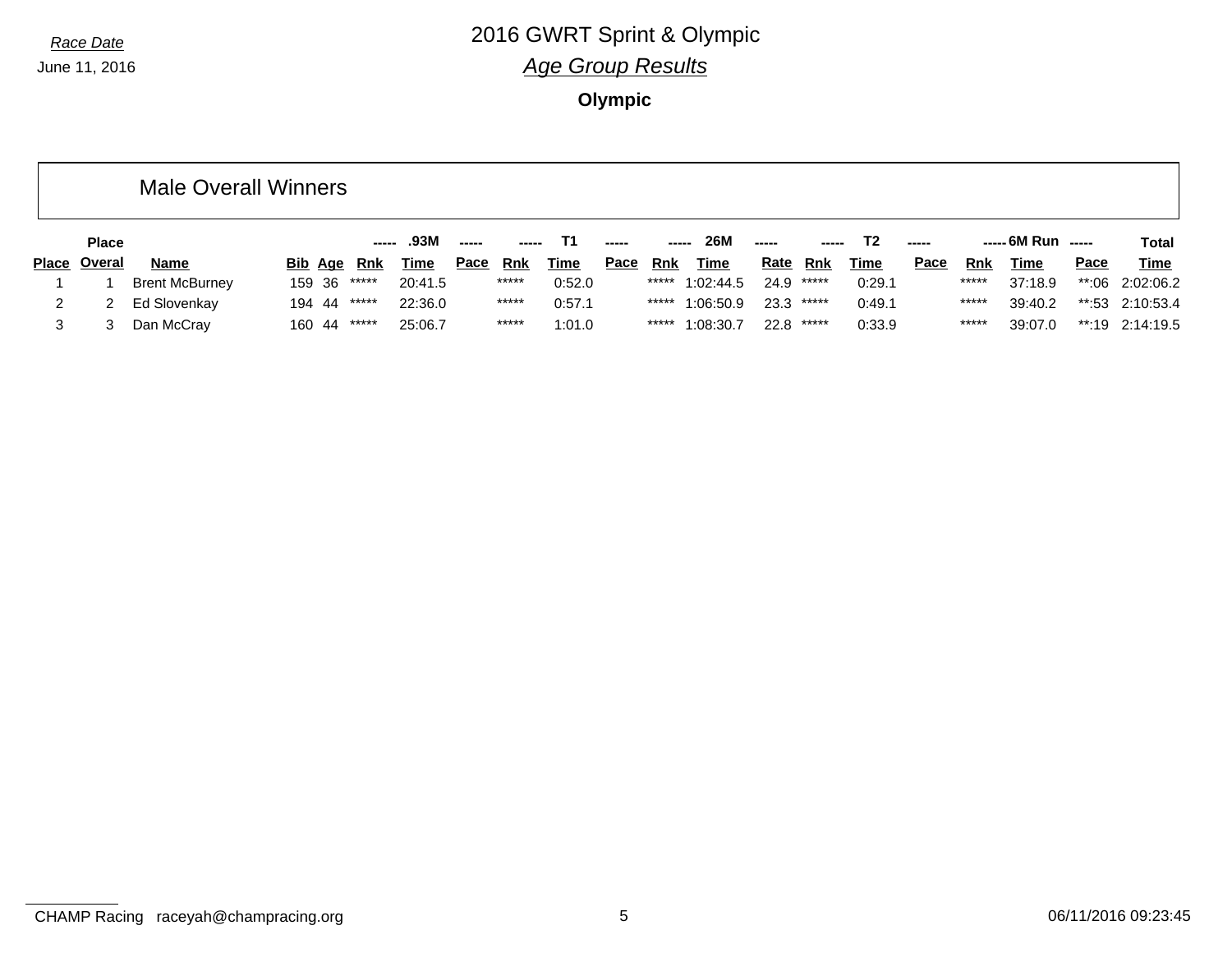|                |                | Male 18 and Under    |                   |    |                |         |      |                |                |      |            |             |             |                |                |      |                |              |                          |              |
|----------------|----------------|----------------------|-------------------|----|----------------|---------|------|----------------|----------------|------|------------|-------------|-------------|----------------|----------------|------|----------------|--------------|--------------------------|--------------|
|                | <b>Place</b>   |                      |                   |    |                | .93M    |      |                | T <sub>1</sub> |      |            | <b>26M</b>  |             |                | T <sub>2</sub> |      |                | ----- 6M Run | $\frac{1}{2}$            | <b>Total</b> |
| <b>Place</b>   | Overal         | <b>Name</b>          | Bib<br><u>Age</u> |    | <u>Rnk</u>     | Time    | Pace | <b>Rnk</b>     | Time           | Pace | <b>Rnk</b> | <b>Time</b> | Rate        | <b>Rnk</b>     | Time           | Pace | <b>Rnk</b>     | <b>Time</b>  | <b>Pace</b>              | <b>Time</b>  |
| 1              | 5              | Unknown Partic, 138  | 138               |    | 3              | 33:31.9 |      |                |                |      |            | 1 1:09:33.1 | 22.4        | $\overline{2}$ | 0:43.3         |      |                | 40:31.1      | $**:05$                  | 2:18:05.6    |
| $\overline{2}$ | 15             | Adam Parrish         | 173 17            |    | -1             | 26:16.2 |      | 1              | 1:33.9         |      |            | 2 1:15:48.0 | 20.6        | 1              | 0:28.8         |      | 2              | 48:13.4      | $**:20$                  | 2:32:20.5    |
| 3              | 45             | Unknown Partic, 93   | 93                |    | $\overline{2}$ | 31:52.4 |      | 2              | 2:23.8         |      |            | 3 1:23:41.8 | 18.6        | 3              | 1:25.7         |      | 3              | 58:04.0      | $***:27$                 | 2:57:27.8    |
|                |                | Male 19 to 24        |                   |    |                |         |      |                |                |      |            |             |             |                |                |      |                |              |                          |              |
|                | <b>Place</b>   |                      |                   |    |                | .93M    |      |                | T <sub>1</sub> |      |            | <b>26M</b>  |             |                | T <sub>2</sub> |      |                | ----- 6M Run | $\frac{1}{2}$            | <b>Total</b> |
| <b>Place</b>   | Overal         | <b>Name</b>          | <b>Bib Age</b>    |    | <u>Rnk</u>     | Time    | Pace | Rnk            | Time           | Pace | Rnk        | <b>Time</b> | Rate        | <b>Rnk</b>     | Time           | Pace | <b>Rnk</b>     | <b>Time</b>  | Pace                     | <b>Time</b>  |
| 1              | 19             | Benjamin Kelley      | 148 21            |    | 1              | 29:26.5 |      |                | 2:05.4         |      |            | 1.17:47.2   | 20.1        | -1             | 0:31.3         |      |                | 45:53.0      | $**:43$                  | 2:35:43.4    |
| $\overline{2}$ | 33             | Joe Yoder            | 209 24            |    | $\overline{2}$ | 31:46.0 |      | $\overline{2}$ | 3:09.9         |      |            | 2 1:25:31.9 | 18.2        | 2              | 1:48.8         |      | $\overline{2}$ | 45:59.3      | $***:16$                 | 2:48:16.1    |
|                |                | Male 25 to 29        |                   |    |                |         |      |                |                |      |            |             |             |                |                |      |                |              |                          |              |
|                | <b>Place</b>   |                      |                   |    |                | .93M    |      |                | Τ1             |      |            | <b>26M</b>  |             |                | T <sub>2</sub> |      |                | ----- 6M Run | $\overline{\phantom{a}}$ | <b>Total</b> |
| <b>Place</b>   | Overal         | <b>Name</b>          | <b>Bib Age</b>    |    | <b>Rnk</b>     | Time    | Pace | <b>Rnk</b>     | <b>Time</b>    | Pace | Rnk        | <b>Time</b> | <b>Rate</b> | <b>Rnk</b>     | Time           | Pace | <b>Rnk</b>     | Time         | Pace                     | <b>Time</b>  |
| 1              | $\overline{7}$ | Jeanhyuk Park        | 172 25            |    | $\overline{2}$ | 30:18.1 |      |                | 1:11.8         |      |            | 1 1:04:54.2 | 24.0        | 3              | 1:24.8         |      |                | 47:31.9      | $***:21$                 | 2:25:21.0    |
| 2              | 14             | Nicholas Hamilton    |                   | 26 |                |         |      | 6<br>-1        | :43:29.8       |      |            |             |             |                |                |      | 2              | 48:14.4      | $**:44$                  | 2:31:44.2    |
| 3              | 23             | Chas Comella         | 14 27             |    | -1             | 23:18.9 |      | 2              | 2:14.8         |      |            | 2 1:17:31.4 | 20.1        | 2              | 1:15.4         |      | 3              | 54:01.0      | $***:21$                 | 2:38:21.7    |
| 4              | 46             | Craig Sidol          | 192 27            |    | 4              | 32:08.5 |      | 4              | 3:49.1         |      | 3          | 1:23:46.6   | 18.6        | 5              | 2:44.4         |      | 4              | 56:14.2      | $**:42$                  | 2:58:42.9    |
| 5              | 58             | Patrick Polomsky     | 176 27            |    | 3              | 30:57.8 |      | 3              | 2:55.1         |      |            | 4 1:30:09.5 | 17.3        | 4              | 2:08.9         |      | 6.             | 1:05:15.3    | **:26                    | 3:11:26.7    |
| 6              | 71             | <b>Matthew Heida</b> | -29<br>141        |    | 5              | 35:17.9 |      | 5              | 4:55.6         |      | 5          | 1:42:35.0   | 15.2        | 1              | 1:10.7         |      |                | 5 1:04:39.6  | **:38                    | 3:28:38.9    |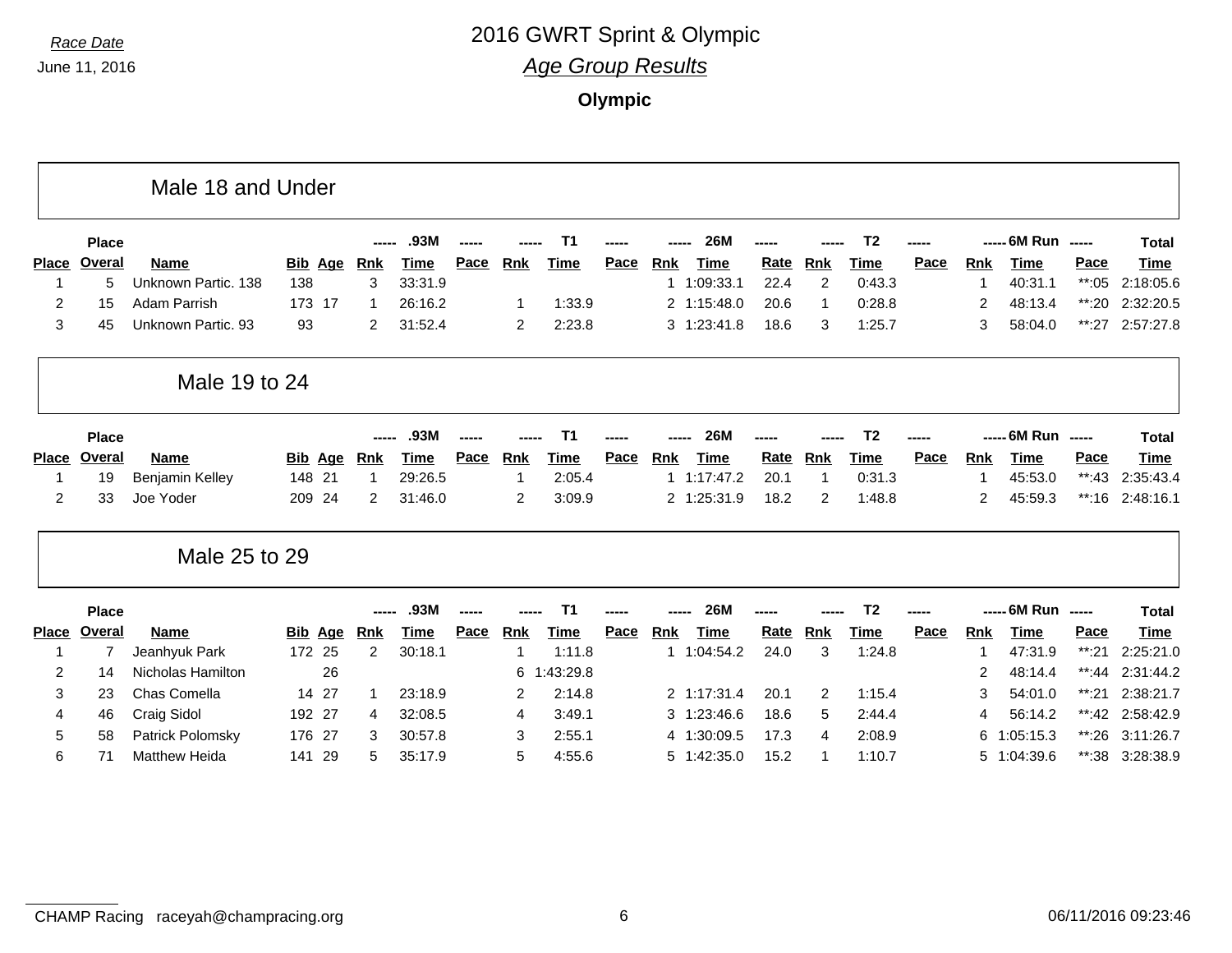|              | <b>Place</b>                 |                           |                |                | .93M        |      |                | T1                |             | <b>26M</b>                |             |            | T <sub>2</sub> |      |                | ----- 6M Run ----- |             | <b>Total</b> |
|--------------|------------------------------|---------------------------|----------------|----------------|-------------|------|----------------|-------------------|-------------|---------------------------|-------------|------------|----------------|------|----------------|--------------------|-------------|--------------|
| <b>Place</b> | <b>Overal</b>                | <b>Name</b>               | <b>Bib Age</b> | <b>Rnk</b>     | Time        | Pace | <b>Rnk</b>     | Time              | Pace        | <b>Rnk</b><br><b>Time</b> | Rate        | <b>Rnk</b> | Time           | Pace | <u>Rnk</u>     | Time               | Pace        | Time         |
| -1           | 4                            | Joseph Gross              | 137 32         | $\mathbf{1}$   | 23:29.0     |      | -1             | 0:42.0            |             | 1:07:06.0<br>1            | 23.2        | 2          | 0:42.2         |      | 1              | 43:08.4            | **:07       | 2:15:07.9    |
| 2            | 8                            | <b>Todd Smith</b>         | 195<br>-34     | 2              | 28:14.5     |      | 4              | 1:49.4            |             | 2 1:09:22.9               | 22.5        | -1         | 0:36.0         |      | 3              | 45:28.0            | $***:31$    | 2:25:31.0    |
| 3            | 12                           | <b>Matt Patton</b>        | 174<br>30      | 4              | 29:48.9     |      | 2              | 1:27.3            |             | 3 1:10:39.4               | 22.1        | 4          | 0:56.6         |      | 5              | 45:49.3            | $**:41$     | 2:28:41.7    |
| 4            | 17                           | <b>Terrence O'Donnell</b> | 170 34         | 3              | 29:43.4     |      | 5              | 2:03.4            |             | 7 1:17:36.2               | 20.1        | 6          | 1:05.7         |      | 2              | 44:48.0            | $**:17$     | 2:35:17.0    |
| 5            | 21                           | John Evankovich           | 129 31         | 6              | 30:06.1     |      | 9              | 2:59.3            |             | 4 1:17:07.0               | 20.2        | 9          | 1:31.6         |      | 4              | 45:29.1            | $**:13$     | 2:37:13.2    |
| 6            | 28                           | <b>Kent Dale</b>          | 120 33         | 8              | 33:21.5     |      | 6              | 2:08.2            |             | 1:18:02.2<br>8            | 20.0        | 3          | 0:54.2         |      | 6              | 49:36.4            | $**:02$     | 2:44:02.7    |
| 7            | 31                           | Dan Mesko                 | 163 31         | 5              | 29:50.0     |      | $\overline{7}$ | 2:37.9            |             | 1:17:16.8<br>5            | 20.2        | 8          | 1:29.0         |      | 7              | 55:10.7            | $**:24$     | 2:46:24.5    |
| 8            | 39                           | Frank Mocilnikar          | 165<br>- 30    | $\overline{7}$ | 33:15.4     |      | 3              | 1:30.5            |             | 1:17:29.7<br>6            | 20.1        | 5          | 1:03.5         |      | 9              | 59:27.9            | $**:47$     | 2:52:47.1    |
| 9            | 59                           | <b>Bill Dysert</b>        | 126 34         | 9              | 36:54.6     |      | 8              | 2:42.4            |             | 1:32:27.4<br>9            | 16.9        | 7          | 1:25.0         |      | 8              | 58:21.1            | **:50       | 3:11:50.6    |
| 10           | 72                           | <b>Brandon Ross</b>       | 183<br>30      | 10             | 44:26.6     |      | 10             | 3:57.6            |             | 1:37:34.3<br>10           | 16.0        | 10         | 3:04.7         |      | 10             | 1:01:32.4          | **:35       | 3:30:35.9    |
|              |                              | Male 35 to 39             |                |                |             |      |                |                   |             |                           |             |            |                |      |                |                    |             |              |
|              | <b>Place</b>                 |                           |                | ------         | .93M        |      |                | <b>T1</b>         |             | <b>26M</b>                | -----       |            | T <sub>2</sub> |      |                | ----- 6M Run ----- |             | <b>Total</b> |
| <b>Place</b> | Overal                       | <b>Name</b>               | <b>Bib Age</b> | <b>Rnk</b>     | <b>Time</b> | Pace | <b>Rnk</b>     | <b>Time</b>       | Pace        | <b>Rnk</b><br><b>Time</b> | Rate        | <b>Rnk</b> | <b>Time</b>    | Pace | <b>Rnk</b>     | <b>Time</b>        | Pace        | <b>Time</b>  |
| 1            | 6                            | <b>Matthieu Guillon</b>   | 38<br>441      | $\mathbf{1}$   | 26:02.3     |      | $\overline{c}$ | 1:15.4            |             | 1:09:33.1<br>1            | 22.4        | -1         | 0:43.7         |      | $\overline{2}$ | 40:31.7            | **:06       | 2:18:06.4    |
| 2            | 10                           | <b>Bryan Prack</b>        | 177<br>38      | 2              | 29:52.1     |      | -1             | 1:12.3            |             | 2 1:13:42.7               | 21.2        | 2          | 0:51.2         |      | -1             | 40:10.2            | $**:48$     | 2:25:48.6    |
| 3            | 38                           | <b>Andrew Durniat</b>     | 124<br>37      | 5              | 40:40.2     |      | 3              | 1:23.5            |             | 1:15:07.8<br>3            | 20.8        | 3          | 1:40.5         |      | 4              | 53:19.5            | $***:11$    | 2:52:11.7    |
| 4            | 52                           | David Humphrey            | 147 38         | 3              | 31:05.6     |      | 5              | 6:43.4            |             | 1:29:22.5<br>4            | 17.5        | 5          | 10:29.1        |      | 3              | 49:54.9            | $***:35$    | 3:07:35.7    |
| 5            | 67                           | <b>Bryan Smith</b>        | 196<br>38      | 4              | 34:54.7     |      | 4              | 2:56.1            |             | 5 1:38:05.4               | 15.9        | 4          | 1:44.5         |      |                | 5 1:07:35.9        | **:16       | 3:25:16.8    |
|              |                              | Male 40 to 44             |                |                |             |      |                |                   |             |                           |             |            |                |      |                |                    |             |              |
|              | <b>Place</b><br>Place Overal |                           | Bib Age        | <u>Rnk</u>     | .93M        | Pace | <b>Rnk</b>     | Τ1<br><b>Time</b> | <b>Pace</b> | 26M<br>Rnk                | <b>Rate</b> |            | Τ2             | Pace |                | ----- 6M Run       | $- - - - -$ | <b>Total</b> |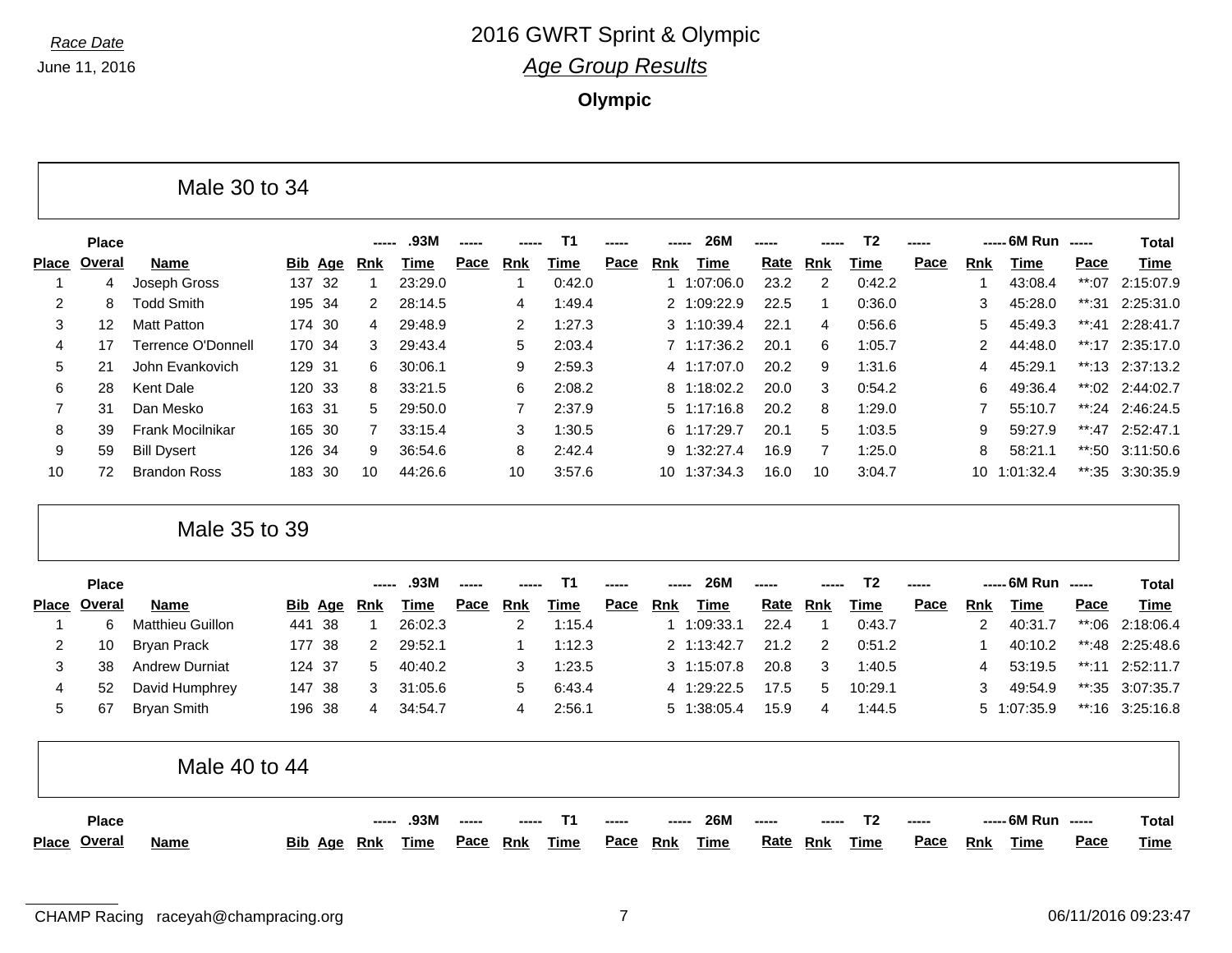**Olympic**

|       |              | Male 40 to 44           |     |        |                |         |      |                      |        |      |     |                     |       |     |                |      |     |                     |       |                   |
|-------|--------------|-------------------------|-----|--------|----------------|---------|------|----------------------|--------|------|-----|---------------------|-------|-----|----------------|------|-----|---------------------|-------|-------------------|
|       | <b>Place</b> |                         |     |        | -----          | .93M    |      |                      | - T1   |      |     | <b>26M</b>          | ----- |     | T <sub>2</sub> |      |     | ----- 6M Run -----  |       | Total             |
| Place | Overal       | Name                    |     |        | Bib Age Rnk    | Time    | Pace | Rnk                  | Time   | Pace | Rnk | Time                | Rate  | Rnk | Time           | Pace | Rnk | Time                | Pace  | Time              |
|       | 11           | Paul Schnell            | 187 | -40    |                | 25:10.4 |      |                      | 1:04.7 |      |     | 1:11:20.2           | 21.9  | 2   | 0:46.1         |      |     | 47:35.9             | **:57 | 2:25:57.4         |
| 2     | 16           | Robert DiRenzo          |     | 122 41 | 2              | 27:37.2 |      | $\mathbf{2}^{\circ}$ | 1:28.3 |      |     | 2 1:15:43.4         | 20.6  |     | 0:35.3         |      |     | 48:16.5             |       | **:40 $2:33:40.8$ |
| 3     | 44           | Chris Thomas            |     | 198 41 | 5              | 37:56.0 |      | 3                    | 2:25.8 |      |     | $3 \quad 1:21:31.6$ | 19.1  | 6   | 1:54.1         |      |     | 52:36.4             |       | **:24 2:56:24.1   |
| 4     | 48           | <b>Steve Pesarchick</b> |     | 175 43 | 9              | 39:43.2 |      |                      | 3:38.0 |      |     | 4 1:23:39.9         | 18.6  | 5   | 1:28.1         |      |     | 50:20.8             |       | **:50 2:58:50.1   |
| 5     | 54           | James Rollison          |     | 182 44 | $\overline{4}$ | 35:25.3 |      | 6                    | 3:22.9 |      |     | 5 1:26:51.4         | 18.0  | 9   | 2:42.4         |      |     | $5 \quad 1:01:34.3$ |       | **:56 3:09:56.5   |
| 6     | 66           | Jonathan Myers          |     | 166 41 | 3              | 33:10.7 |      | 5.                   | 2:55.0 |      |     | 7 1:36:08.0         | 16.2  | 3   | 1:16.4         |      |     | 6 1:10:54.3         |       | **:24 $3:24:24.6$ |
|       | 75           | Dave Marks              | 157 | - 40   |                | 39:16.4 |      | 10                   | 5:03.1 |      |     | 8 1:38:18.9         | 15.9  |     | 2:22.8         |      |     | 7 1:11:24.6         |       | **:26 3:36:26.0   |
| 8     | 79           | Joshua Young            |     | 210 42 | -11            | 56:23.5 |      | 8                    | 4:21.8 |      |     | 6 1:33:02.9         | 16.8  | 8   | 2:25.7         |      |     | 9 1:15:52.6         | **:06 | 3:52:06.6         |
| 9     | 83           | <b>William Stout</b>    | 197 | -41    | 10             | 53:48.3 |      | 4                    | 2:52.7 |      |     | 10 2:10:13.2        | 12.0  | 4   | 1:18.6         |      |     | 8 1:12:03.7         |       | **:16 4:20:16.7   |

Male 45 to 49

|       | <b>Place</b> |                       |         |     |        | .93M    | ------ |     | T1     |             | -----      | <b>26M</b>  | $\frac{1}{2}$ |               | T <sub>2</sub> | ----- |            | ----- 6M Run | $\begin{array}{cccccccccc} \multicolumn{2}{c}{} & \multicolumn{2}{c}{} & \multicolumn{2}{c}{} & \multicolumn{2}{c}{} & \multicolumn{2}{c}{} & \multicolumn{2}{c}{} & \multicolumn{2}{c}{} & \multicolumn{2}{c}{} & \multicolumn{2}{c}{} & \multicolumn{2}{c}{} & \multicolumn{2}{c}{} & \multicolumn{2}{c}{} & \multicolumn{2}{c}{} & \multicolumn{2}{c}{} & \multicolumn{2}{c}{} & \multicolumn{2}{c}{} & \multicolumn{2}{c}{} & \multicolumn{2}{c}{} & \multicolumn{2}{c}{} & \mult$ | Total             |
|-------|--------------|-----------------------|---------|-----|--------|---------|--------|-----|--------|-------------|------------|-------------|---------------|---------------|----------------|-------|------------|--------------|----------------------------------------------------------------------------------------------------------------------------------------------------------------------------------------------------------------------------------------------------------------------------------------------------------------------------------------------------------------------------------------------------------------------------------------------------------------------------------------|-------------------|
| Place | Overal       | <b>Name</b>           | Bib Age |     | Rnk    | Time    | Pace   | Rnk | Time   | <u>Pace</u> | <b>Rnk</b> | Time        | <u>Rate</u>   | Rnk           | Time           | Pace  | <b>Rnk</b> | Time         | Pace                                                                                                                                                                                                                                                                                                                                                                                                                                                                                   | Time              |
|       | 9            | John Mack             | 156 46  |     | $^{2}$ | 28:03.9 |        |     | 2:02.5 |             |            | 2 1:11:39.6 | 21.8          | 4             | 1:02.6         |       | 2          | 42:47.1      | **:35                                                                                                                                                                                                                                                                                                                                                                                                                                                                                  | 2:25:35.8         |
| 2     | 13           | Steven McGowan        | 161     | -49 |        | 34:01.7 |        | 5   | 1:43.7 |             |            | 1:09:49.2   | 22.3          | 6             | 1:20.8         |       |            | 42:30.9      |                                                                                                                                                                                                                                                                                                                                                                                                                                                                                        | **:26 2:29:26.5   |
| 3     | 18           | Doug Raber            | 178 49  |     | 3      | 28:20.7 |        |     | 0:58.6 |             |            | 4 1:14:37.1 | 20.9          | $\mathcal{P}$ | 0:53.1         |       | 5.         | 50:51.8      | **:41                                                                                                                                                                                                                                                                                                                                                                                                                                                                                  | 2:35:41.4         |
| 4     | 20           | Michael Rosteck       | 184 48  |     | 5.     | 29:55.8 |        | 3   | 1:17.4 |             |            | 3 1:13:30.7 | 21.2          | 3             | 0:56.0         |       | 6          | 51:10.2      |                                                                                                                                                                                                                                                                                                                                                                                                                                                                                        | **:50 $2:36:50.2$ |
| 5     | 22           | <b>Curtis Masters</b> | 158 45  |     | 6.     | 30:25.3 |        |     | 1:12.3 |             |            | 6 1:17:01.9 | 20.3          |               | 0:52.8         |       | 4          | 48:43.6      |                                                                                                                                                                                                                                                                                                                                                                                                                                                                                        | $**:16$ 2:38:16.0 |
| 6     | 25           | Michael Rizzo         | 181     | -47 |        | 25:26.6 |        | 6   | 1:53.7 |             |            | 5 1:15:37.7 | 20.6          | 5             | 1:06.9         |       |            | 58:15.7      |                                                                                                                                                                                                                                                                                                                                                                                                                                                                                        | **:20 2:42:20.8   |
|       | 26           | Ryan Erdely           | 128 45  |     | 4      | 28:37.7 |        | 4   | 1:38.7 |             |            | 7 1:24:01.6 | 18.6          |               | 1:26.4         |       | 3          | 46:52.8      |                                                                                                                                                                                                                                                                                                                                                                                                                                                                                        | **:37 2:42:37.4   |
| 8     | 62           | Thomas Grav           | 136 47  |     | 8      | 38:53.5 |        | 9   | 7:47.3 |             |            | 8 1:24:06.9 | 18.5          | 9             | 2:43.2         |       | 8          | 59:58.9      | **:30                                                                                                                                                                                                                                                                                                                                                                                                                                                                                  | 3:13:30.0         |
| 9     | 69           | Rob Rule              | 185     | -45 | 9      | 43:24.9 |        | 8   | 2:48.8 |             | 9.         | 1:27:50.9   | 17.8          | 8             | 2:28.5         |       |            | 9 1:10:17.5  |                                                                                                                                                                                                                                                                                                                                                                                                                                                                                        | **:50 $3:26:50.8$ |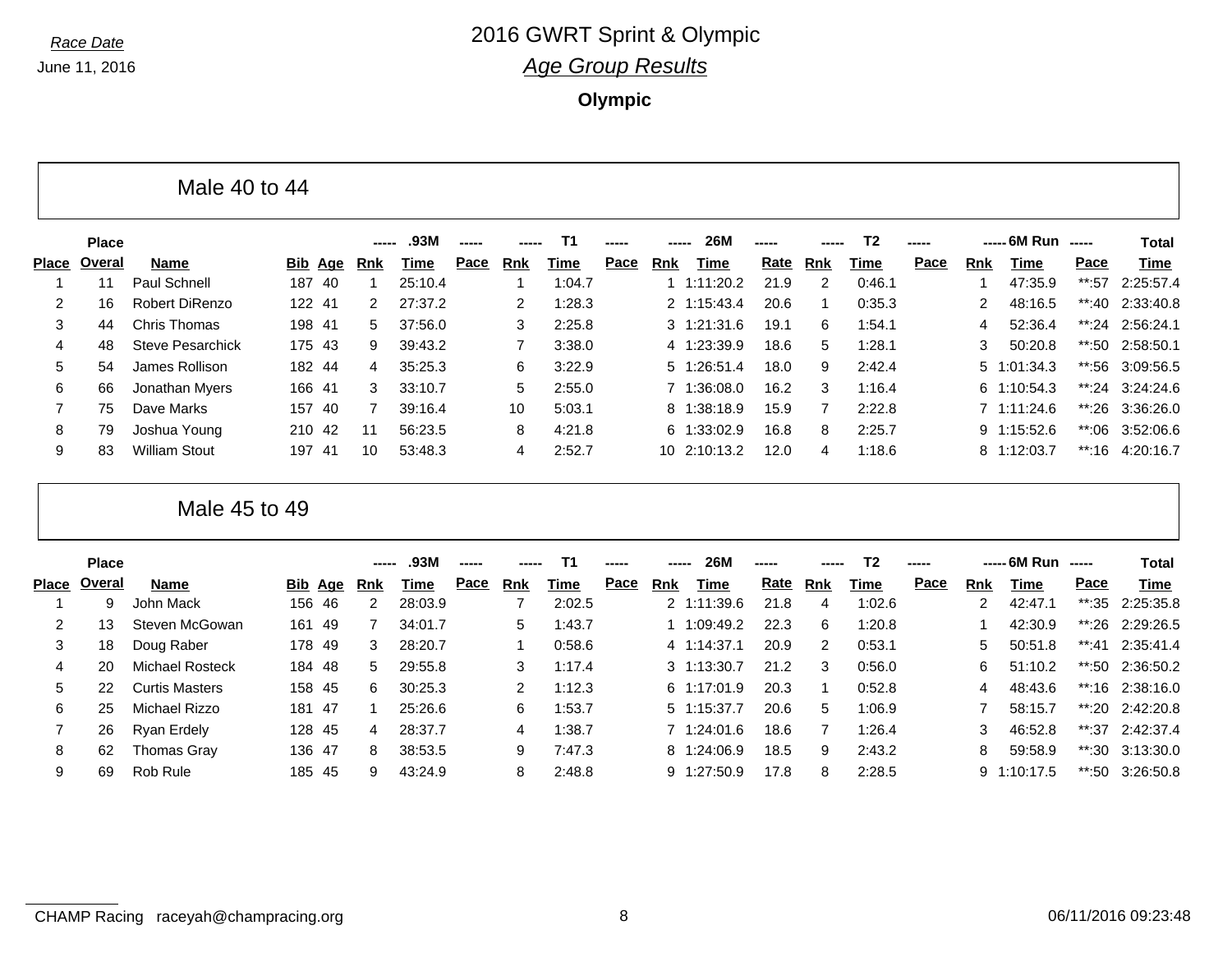|                    |                     | Male 50 to 54                        |                          |              |                 |      |                 |                |             |            |                            |                     |                  |                |      |            |                     |                          |                          |
|--------------------|---------------------|--------------------------------------|--------------------------|--------------|-----------------|------|-----------------|----------------|-------------|------------|----------------------------|---------------------|------------------|----------------|------|------------|---------------------|--------------------------|--------------------------|
|                    | <b>Place</b>        |                                      |                          |              | .93M            |      |                 | Τ1             |             |            | <b>26M</b>                 |                     |                  | T <sub>2</sub> |      |            | ----- 6M Run -----  |                          | <b>Total</b>             |
| <b>Place</b><br>-1 | <b>Overal</b><br>74 | <b>Name</b><br><b>Richard Kieley</b> | <b>Bib Age</b><br>149 52 | Rnk<br>1     | Time<br>36:08.8 | Pace | <b>Rnk</b><br>1 | Time<br>3:57.3 | Pace        | <b>Rnk</b> | <b>Time</b><br>1 1:41:00.9 | <b>Rate</b><br>15.4 | <b>Rnk</b><br>-1 | Time<br>1:31.1 | Pace | Rnk        | Time<br>1.1:11:18.5 | Pace<br>$**:56$          | <b>Time</b><br>3:33:56.7 |
|                    |                     | Male 55 to 59                        |                          |              |                 |      |                 |                |             |            |                            |                     |                  |                |      |            |                     |                          |                          |
|                    | <b>Place</b>        |                                      |                          |              | .93M            |      |                 | Τ1             |             |            | <b>26M</b>                 |                     |                  | T <sub>2</sub> |      |            | ----- 6M Run        | $\overline{\phantom{a}}$ | <b>Total</b>             |
| <b>Place</b>       | Overal              | <b>Name</b>                          | <b>Bib Age</b>           | <b>Rnk</b>   | <b>Time</b>     | Pace | Rnk             | <b>Time</b>    | Pace        | Rnk        | <b>Time</b>                | Rate                | Rnk              | <b>Time</b>    | Pace | <b>Rnk</b> | Time                | Pace                     | <b>Time</b>              |
| 1                  | 32                  | <b>Bill Flaherty</b>                 | 132 57                   | $\mathbf{1}$ | 33:01.4         |      | 1               | 1:02.9         |             |            | 1 1:23:09.0                | 18.8                | 1                | 0:55.7         |      |            | 48:49.8             | $**:58$                  | 2:46:58.9                |
| $\overline{2}$     | 82                  | Danny Blowe                          | 114 56                   |              | 2 1:11:16.3     |      | 2               | 6:56.1         |             |            | 2 1:40:56.4                | 15.5                | 2                | 3:48.7         |      |            | 2 1:09:17.9         | $**:15$                  | 4:12:15.6                |
|                    |                     | Male 60 to 64                        |                          |              |                 |      |                 |                |             |            |                            |                     |                  |                |      |            |                     |                          |                          |
|                    | <b>Place</b>        |                                      |                          |              | .93M            |      |                 |                |             |            | <b>26M</b>                 |                     |                  | T <sub>2</sub> |      |            | ----- 6M Run -----  |                          | <b>Total</b>             |
| <b>Place</b>       | <b>Overal</b>       | <b>Name</b>                          | <b>Bib Age</b>           | <b>Rnk</b>   | <b>Time</b>     | Pace | Rnk             | <b>Time</b>    | Pace        | <b>Rnk</b> | <b>Time</b>                | Rate                | Rnk              | <b>Time</b>    | Pace | <b>Rnk</b> | <b>Time</b>         | Pace                     | <b>Time</b>              |
| $\mathbf 1$        | 42                  | Joe Lucci                            | 155 63                   | $\mathbf{1}$ | 30:33.9         |      |                 | 1:15.2         |             |            | 1 1:23:43.7                | 18.6                | 3                | 2:35.1         |      | 2          | 56:32.8             | $**:40$                  | 2:54:40.9                |
| $\overline{2}$     | 61                  | Steve Nagy Jr.                       | 167<br>63                | 3            | 40:57.9         |      | 3               | 4:33.0         |             |            | 2 1:30:07.2                | 17.3                | 2                | 2:15.5         |      |            | 54:23.3             | $**:17$                  | 3:12:17.0                |
| 3                  | 78                  | Henry Windle                         | 207 64                   | 2            | 39:31.8         |      | 2               | 3:30.1         |             |            | 3 1:47:59.4                | 14.4                | -1               | 1:57.8         |      |            | 3 1:10:00.9         |                          | **:00 3:43:00.3          |
|                    |                     | Male 65 to 69                        |                          |              |                 |      |                 |                |             |            |                            |                     |                  |                |      |            |                     |                          |                          |
|                    | <b>Place</b>        |                                      |                          |              | .93M            |      |                 | Τ1             |             |            | <b>26M</b>                 |                     |                  | T <sub>2</sub> |      |            | ----- 6M Run -----  |                          | <b>Total</b>             |
| <b>Place</b>       | Overal              | <b>Name</b>                          | Age<br>Bib               | Rnk          | Time            | Pace | <b>Rnk</b>      | <u>Time</u>    | <b>Pace</b> | <b>Rnk</b> | <b>Time</b>                | <b>Rate</b>         | <b>Rnk</b>       | <u>Time</u>    | Pace | <b>Rnk</b> | <b>Time</b>         | <b>Pace</b>              | <b>Time</b>              |
| 1                  | 70                  | <b>Bud Ringbloom</b>                 | 180 66                   | 1            | 37:08.7         |      | 1               | 4:18.4         |             |            | 1 1:30:45.8                | 17.2                | -1               | 2:37.0         |      |            | 1 1:12:04.0         | $***:54$                 | 3:26:54.0                |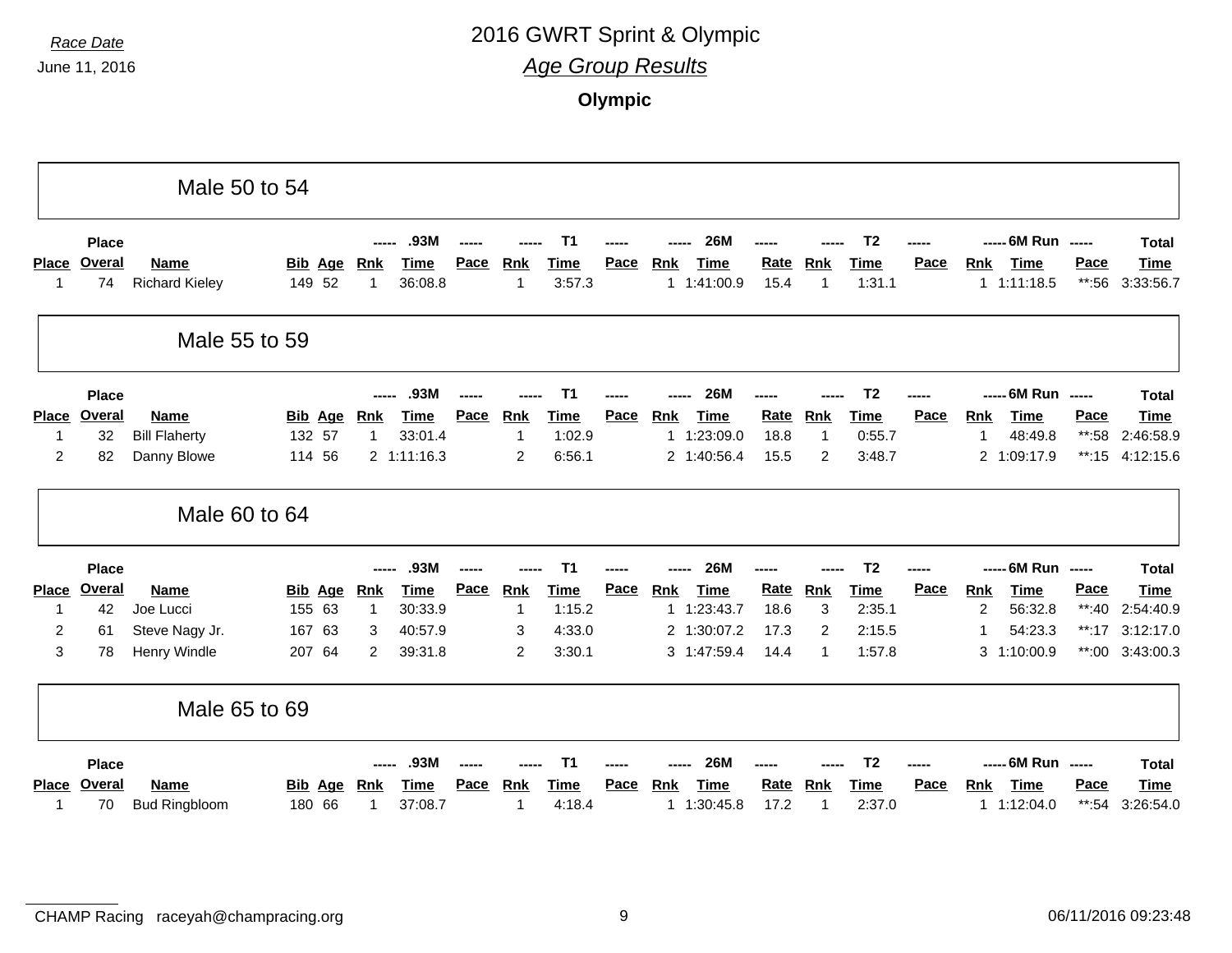**Olympic CLY**

|   |              | Male 99 and Under |         |                      |         |               |            |             |               |               |             |             |       |                |       |               |                    |      |              |
|---|--------------|-------------------|---------|----------------------|---------|---------------|------------|-------------|---------------|---------------|-------------|-------------|-------|----------------|-------|---------------|--------------------|------|--------------|
|   | <b>Place</b> |                   |         | -----                | .93M    | $\frac{1}{2}$ |            |             | $\frac{1}{2}$ | $\frac{1}{2}$ | <b>26M</b>  | $---$       | ----- | T <sub>2</sub> | $---$ |               | $--- 6M Run$ $---$ |      | <b>Total</b> |
|   | Place Overal | <b>Name</b>       | Bib Age | Rnk                  | Time    | <u>Pace</u>   | <b>Rnk</b> | <u>Time</u> | <u>Pace</u>   | Rnk           | <b>Time</b> | <u>Rate</u> | Rnk   | <u>Time</u>    | Pace  | Rnk           | Time               | Pace | <b>Time</b>  |
|   |              | Steven Thompson   | 199 45  | $\mathbf{2}^{\circ}$ | 29:28.6 |               |            | 1:16.7      |               | 1.11:44.8     |             | 21.7        | 3     | 1:36.6         |       |               | 47:57.3            |      | 2:32:04.3    |
| 2 |              | Craig Caroff      | 115 35  |                      | 27:58.2 |               | 2          | 1:35.0      |               | 2 1:14:30.4   |             | 20.9        | -2    | 1:11.2         |       | $\mathcal{P}$ | 48:23.6            |      | 2:33:38.6    |
| 3 |              | Dave Bellian      | 112 47  | 3                    | 30:42.6 |               |            | 2:16.0      |               | 3 1:22:08.5   |             | 19.0        |       | 0:38.3         |       | 3             | 59:51.1            |      | 2:55:36.7    |

CHAMP Racing raceyah@champracing.org 10 10 cHAMP Racing raceyah@champracing.org 10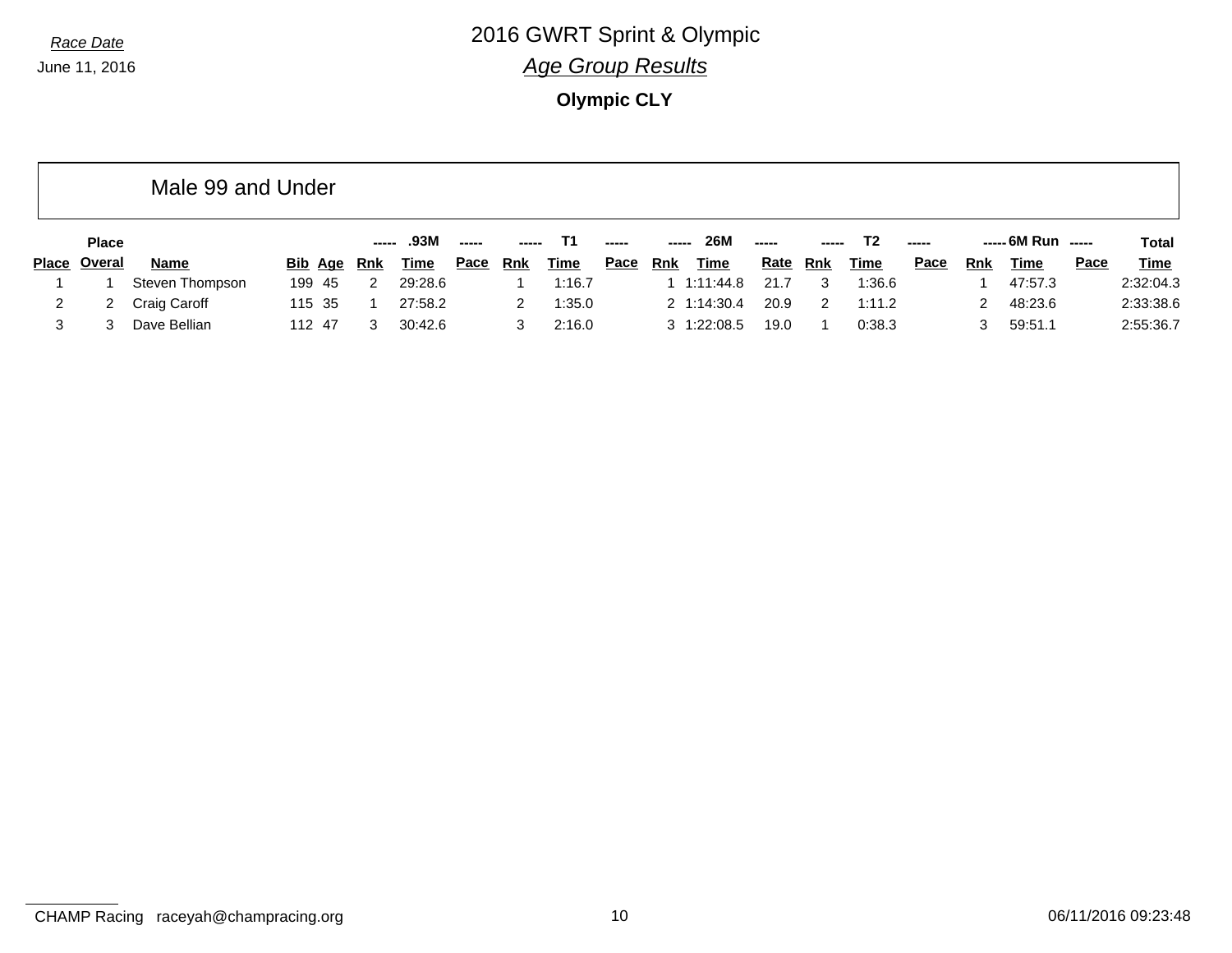June 11, 2016

### *Race Date* 2016 GWRT Sprint & Olympic *Age Group Results*

**Olympic Relay**

|              | Male 99 and Under     |         |       |             |             |               |             |                                                                                                                                                                                                                                                                                                                                                                                                                                                                                        |            |             |                                                                                                                                                                                                                                                                                                                                                                                                                                                                                        |            |             |             |     |                    |      |              |
|--------------|-----------------------|---------|-------|-------------|-------------|---------------|-------------|----------------------------------------------------------------------------------------------------------------------------------------------------------------------------------------------------------------------------------------------------------------------------------------------------------------------------------------------------------------------------------------------------------------------------------------------------------------------------------------|------------|-------------|----------------------------------------------------------------------------------------------------------------------------------------------------------------------------------------------------------------------------------------------------------------------------------------------------------------------------------------------------------------------------------------------------------------------------------------------------------------------------------------|------------|-------------|-------------|-----|--------------------|------|--------------|
| <b>Place</b> |                       |         | ----- | .93M        | -----       | $\frac{1}{2}$ | Т1          | $\begin{array}{ccc} \multicolumn{3}{c}{} & \multicolumn{3}{c}{} & \multicolumn{3}{c}{} & \multicolumn{3}{c}{} & \multicolumn{3}{c}{} & \multicolumn{3}{c}{} & \multicolumn{3}{c}{} & \multicolumn{3}{c}{} & \multicolumn{3}{c}{} & \multicolumn{3}{c}{} & \multicolumn{3}{c}{} & \multicolumn{3}{c}{} & \multicolumn{3}{c}{} & \multicolumn{3}{c}{} & \multicolumn{3}{c}{} & \multicolumn{3}{c}{} & \multicolumn{3}{c}{} & \multicolumn{3}{c}{} & \multicolumn{3}{c}{} & \multicolumn$ |            | <b>26M</b>  | $\begin{array}{ccc} \multicolumn{3}{c}{} & \multicolumn{3}{c}{} & \multicolumn{3}{c}{} & \multicolumn{3}{c}{} & \multicolumn{3}{c}{} & \multicolumn{3}{c}{} & \multicolumn{3}{c}{} & \multicolumn{3}{c}{} & \multicolumn{3}{c}{} & \multicolumn{3}{c}{} & \multicolumn{3}{c}{} & \multicolumn{3}{c}{} & \multicolumn{3}{c}{} & \multicolumn{3}{c}{} & \multicolumn{3}{c}{} & \multicolumn{3}{c}{} & \multicolumn{3}{c}{} & \multicolumn{3}{c}{} & \multicolumn{3}{c}{} & \multicolumn$ |            | T2          | -----       |     | ----- 6M Run ----- |      | <b>Total</b> |
| Place Overal | <b>Name</b>           | Bib Age | Rnk   | <b>Time</b> | <u>Pace</u> | <u>Rnk</u>    | <b>Time</b> | <u>Pace</u>                                                                                                                                                                                                                                                                                                                                                                                                                                                                            | <u>Rnk</u> | <b>Time</b> | <u>Rate</u>                                                                                                                                                                                                                                                                                                                                                                                                                                                                            | <u>Rnk</u> | <b>Time</b> | <b>Pace</b> | Rnk | <b>Time</b>        | Pace | <u>Time</u>  |
|              | <b>Trevor Tippets</b> | 200 32  |       | 25:29.1     |             |               | 0:33.6      |                                                                                                                                                                                                                                                                                                                                                                                                                                                                                        |            | 1:12:29.1   | 21.5                                                                                                                                                                                                                                                                                                                                                                                                                                                                                   |            | 18:04.0     |             |     | 40:42.9            |      | 2:37:18.8    |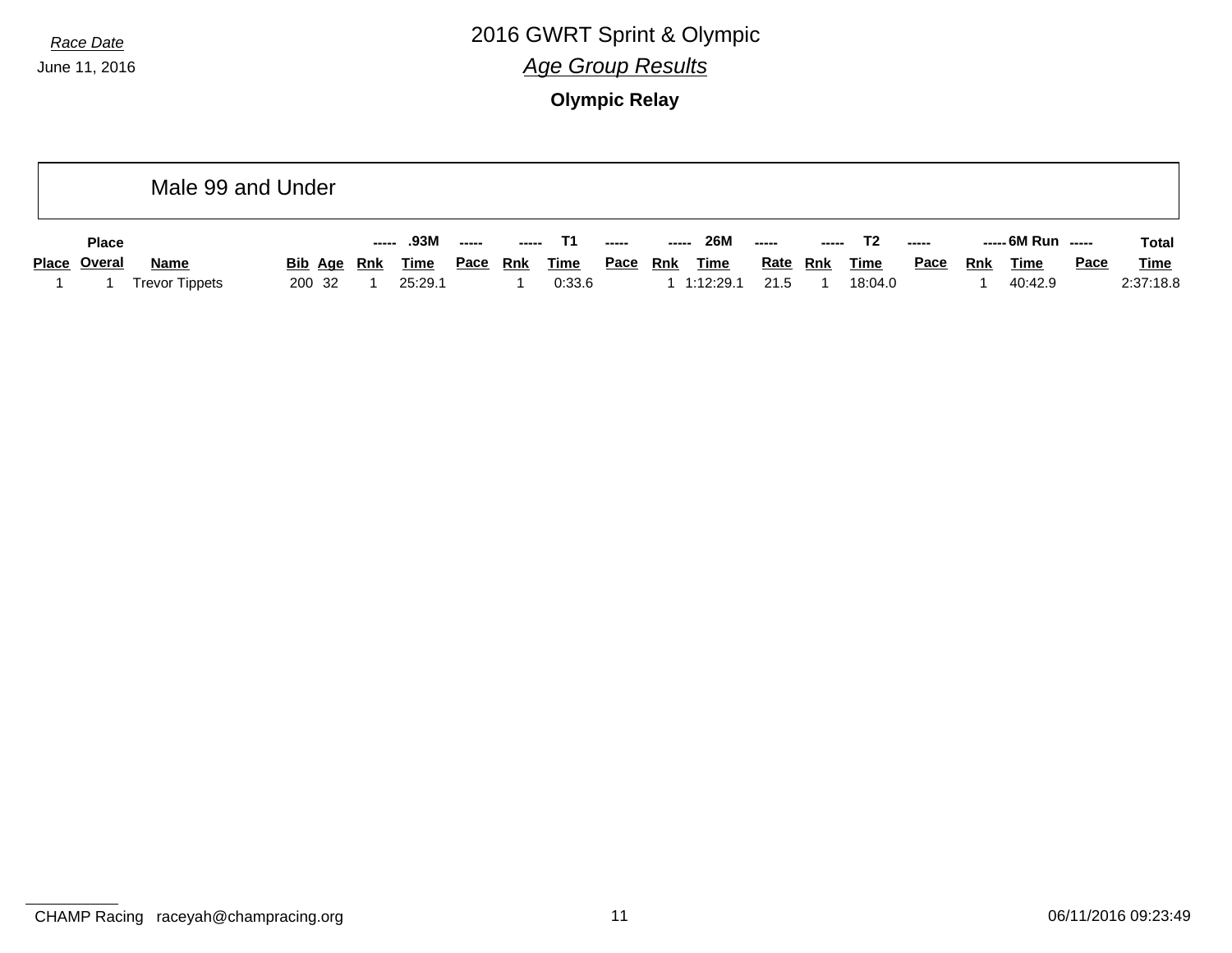June 11, 2016

### *Race Date* 2016 GWRT Sprint & Olympic *Age Group Results*

**Sprint**

|              |              | <b>Female Overall Winners</b> |        |             |         |             |       |             |             |             |             |             |              |             |               |            |         |       |             |
|--------------|--------------|-------------------------------|--------|-------------|---------|-------------|-------|-------------|-------------|-------------|-------------|-------------|--------------|-------------|---------------|------------|---------|-------|-------------|
|              | <b>Place</b> |                               |        |             | 800Y    | -----       |       | Т1          | -----       | $- - - - -$ | 13M         | -----       |              | T2          | $\frac{1}{2}$ | -----      | 3.1M    | ----- | Total       |
| <b>Place</b> | Overal       | <b>Name</b>                   |        | Bib Age Rnk | Time    | <u>Pace</u> | Rnk   | <u>Time</u> | <u>Pace</u> | Rnk         | <u>Time</u> | <u>Rate</u> | Rnk          | <u>Time</u> | Pace          | <b>Rnk</b> | Time    | Pace  | <b>Time</b> |
|              | 14           | Jackie Moroz                  | 277 25 | *****       | 10:24.2 |             | ***** | 2:28.6      |             | $*****$     | 44:21.9     |             | $17.6$ ***** | 0:57.5      |               | *****      | 23:35.6 |       | 1:21:48.0   |
|              | 15           | Sarah March                   | 269 47 | *****       | 55:17.3 |             |       |             |             | *****       | 1:26:19.3   | 9.04        |              |             |               | *****      | 25:52.3 |       | 1:22:15.0   |
|              | 18           | Grace Kelley                  | 259 23 | *****       | 10:37.8 |             | ***** | 2:08.9      |             | *****       | 40:31.6     |             | $19.3$ ***** | 0:57.9      |               | *****      | 29:14.3 |       | 1:23:30.7   |

CHAMP Racing raceyah@champracing.org 12 06/11/2016 09:23:49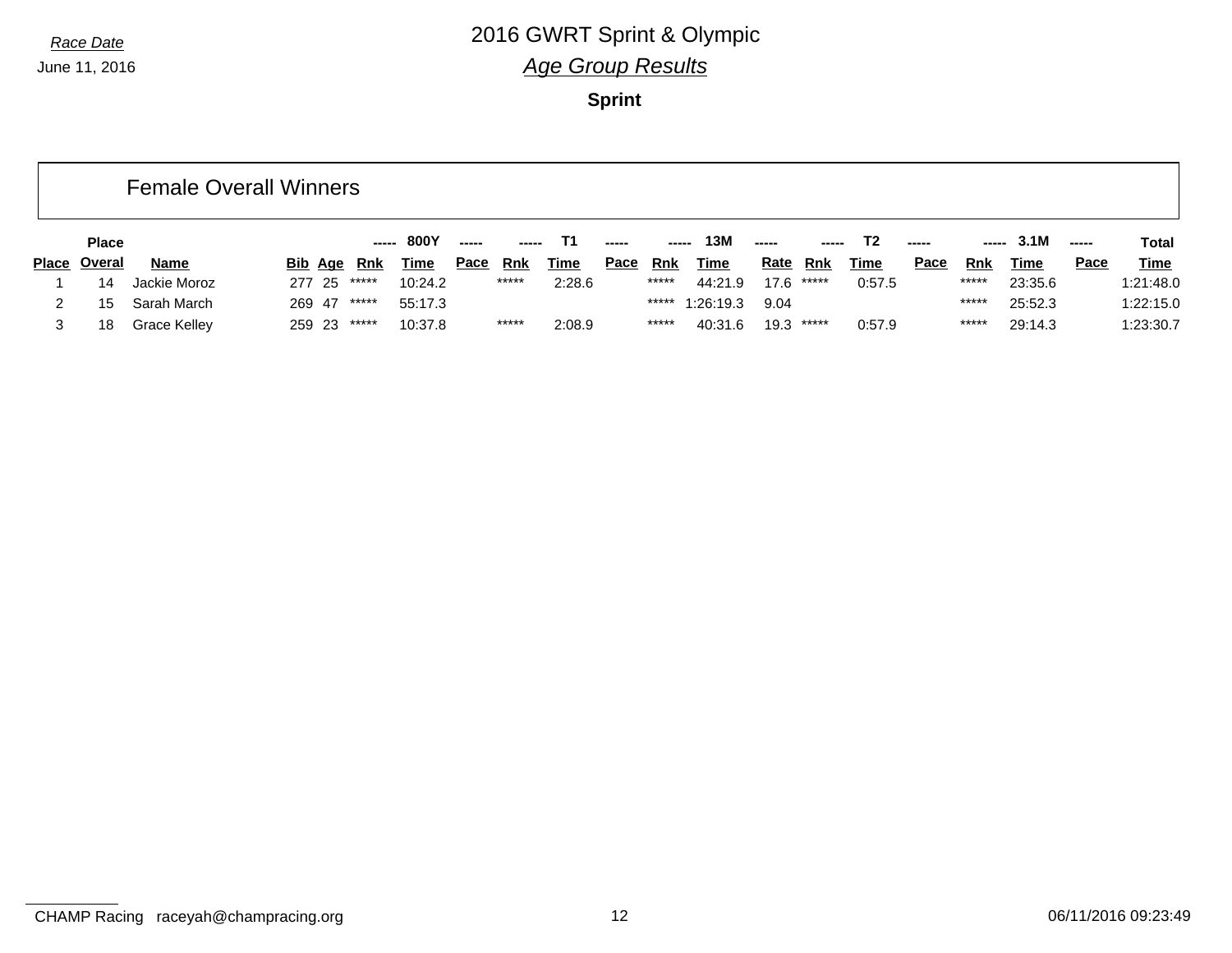|                |               | Female 19 to 24          |                |                |             |      |                |                |             |              |             |      |                |                |      |                |             |       |              |
|----------------|---------------|--------------------------|----------------|----------------|-------------|------|----------------|----------------|-------------|--------------|-------------|------|----------------|----------------|------|----------------|-------------|-------|--------------|
|                | <b>Place</b>  |                          |                |                | 800Y        |      |                | T <sub>1</sub> |             |              | 13M         |      |                | T <sub>2</sub> |      |                | 3.1M        | ----- | <b>Total</b> |
| <b>Place</b>   | Overal        | <b>Name</b>              | <b>Bib Age</b> | <u>Rnk</u>     | Time        | Pace | <b>Rnk</b>     | <b>Time</b>    | <b>Pace</b> | <b>Rnk</b>   | <b>Time</b> | Rate | <b>Rnk</b>     | Time           | Pace | <b>Rnk</b>     | <b>Time</b> | Pace  | Time         |
|                | 19            | Danielle Buzzacco        | 226 21         | $\mathbf{1}$   | 15:42.2     |      | $\overline{2}$ | 2:07.2         |             | -1           | 40:56.6     | 19.1 | $\overline{2}$ | 1:44.7         |      |                | 23:01.7     |       | 1:23:32.5    |
| $\overline{c}$ | 53            | <b>Justina Stanilsaw</b> | 490 19         | $\overline{2}$ | 22:01.2     |      |                | 2:02.2         |             | 2            | 53:47.4     | 14.5 | -1             | 1:10.3         |      | $\overline{2}$ | 23:08.7     |       | 1:42:10.0    |
|                |               | Female 25 to 29          |                |                |             |      |                |                |             |              |             |      |                |                |      |                |             |       |              |
|                | <b>Place</b>  |                          |                |                | 800Y        |      |                | Т1             |             |              | 13M         |      |                | T <sub>2</sub> |      |                | 3.1M        | ----- | <b>Total</b> |
| <b>Place</b>   | <b>Overal</b> | Name                     | <b>Bib Age</b> | <u>Rnk</u>     | Time        | Pace | <b>Rnk</b>     | Time           | Pace        | <u>Rnk</u>   | Time        | Rate | <b>Rnk</b>     | <u>Time</u>    | Pace | <b>Rnk</b>     | <b>Time</b> | Pace  | Time         |
|                | 60            | Angelina Joseph          | 27<br>257      | 2              | 18:00.3     |      |                | 2:56.8         |             | $\mathbf{1}$ | 49:43.6     | 15.7 |                | 0:55.8         |      | 3              | 35:46.1     |       | 1:47:22.8    |
| 2              | 62            | Josselyn Verry           | 400 25         | 1              | 12:45.4     |      |                | 3 1:00:22.2    |             |              |             |      |                |                |      | 2              | 35:17.8     |       | 1:48:25.5    |
| 3              | 66            | Erin Milano              | 274<br>26      | 3              | 20:18.3     |      | $\overline{2}$ | 3:20.0         |             | 2            | 58:28.0     | 13.3 | 2              | 1:10.3         |      |                | 27:57.2     |       | 1:51:13.9    |
|                |               | Female 30 to 34          |                |                |             |      |                |                |             |              |             |      |                |                |      |                |             |       |              |
|                | <b>Place</b>  |                          |                | ------         | 800Y        |      |                | T <sub>1</sub> |             |              | 13M         |      |                | T <sub>2</sub> |      |                | 3.1M        | ----- | <b>Total</b> |
| <b>Place</b>   | Overal        | Name                     | <b>Bib Age</b> | <u>Rnk</u>     | <b>Time</b> | Pace | <b>Rnk</b>     | <b>Time</b>    | Pace        | <b>Rnk</b>   | <b>Time</b> | Rate | <b>Rnk</b>     | <b>Time</b>    | Pace | <u>Rnk</u>     | <b>Time</b> | Pace  | <b>Time</b>  |
|                | 31            | <b>Mallory Hampton</b>   | 249 31         | $\overline{2}$ | 13:45.9     |      | 4              | 2:35.6         |             | 2            | 46:10.6     | 16.9 | $\overline{4}$ | 2:06.9         |      | 3              | 28:15.6     |       | 1:32:54.7    |
| 2              | 36            | Lisa Sanniti             | 292 31         | 1              | 13:37.5     |      | 3              | 2:08.7         |             | 3            | 47:28.0     | 16.4 | 3              | 1:32.5         |      | 5              | 30:35.7     |       | 1:35:22.6    |
| 3              | 43            | Laura Kuchmaner          | 153 33         | 3              | 15:49.0     |      | $\overline{2}$ | 1:41.2         |             | 4            | 49:05.2     | 15.9 | 6              | 2:10.9         |      | 4              | 29:33.8     |       | 1:38:20.4    |
| 4              | 54            | Amy Pagac                | 171<br>-33     | 6              | 38:08.2     |      |                | 1:04.8         |             | -1           | 39:29.1     | 19.8 | 2              | 0:55.2         |      |                | 23:19.3     |       | 1:42:56.8    |
| 5              | 75            | Amy Freedman             | 240 30         | 4              | 21:40.9     |      | 6              | 4:45.7         |             | 5            | 58:58.7     | 13.2 | 5              | 2:10.9         |      | 6              | 33:12.1     |       | 2:00:48.5    |
| 6              | 81            | Megan Miller             | 275 33         | 5              | 35:19.1     |      | 5              | 2:39.5         |             | 6            | 1:06:51.5   | 11.7 | -1             | 0:32.6         |      | $\overline{2}$ | 26:39.8     |       | 2:12:02.6    |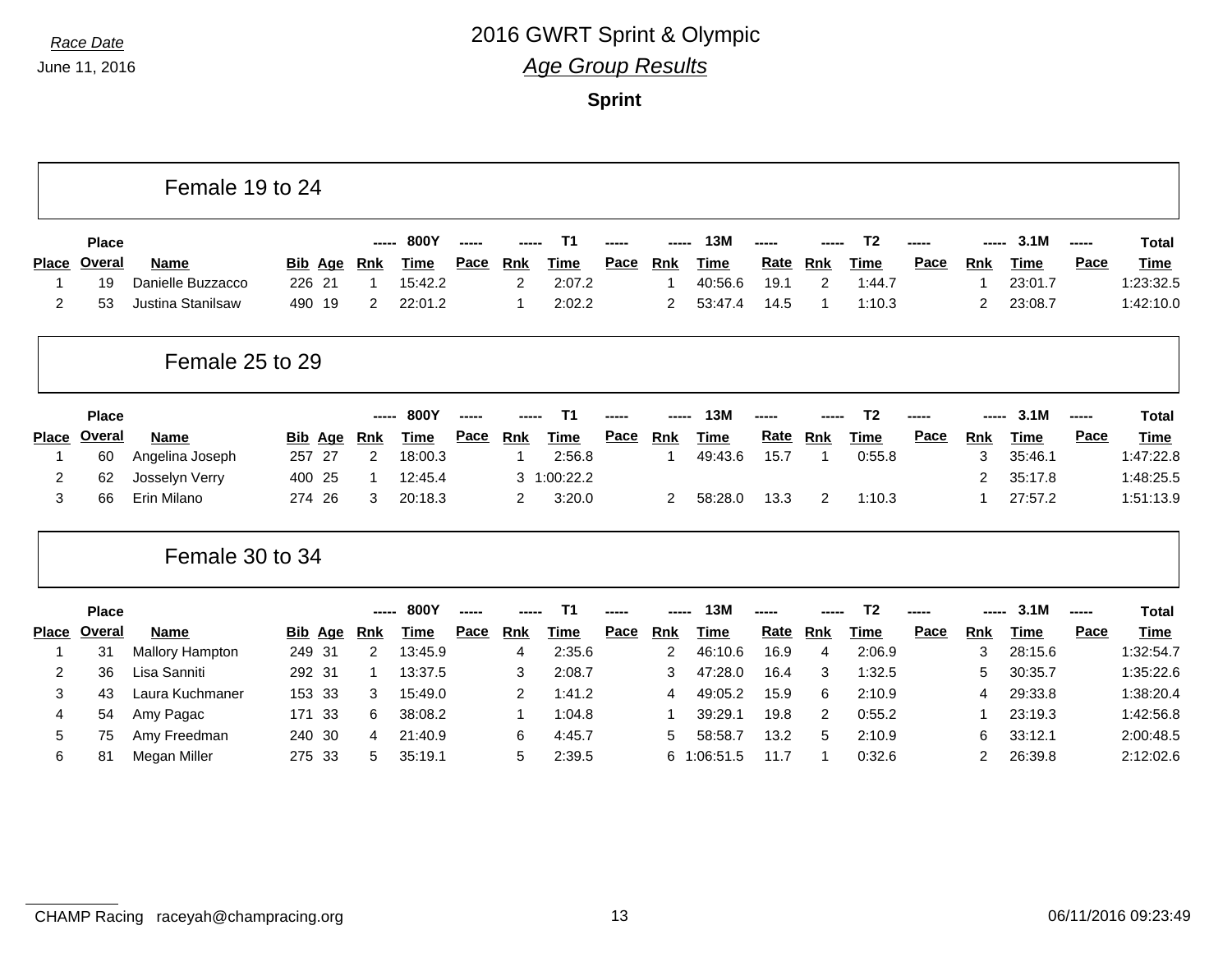|                |               | Female 35 to 39     |                          |                       |               |      |                |                |      |                |             |      |                |                |      |                |             |             |              |
|----------------|---------------|---------------------|--------------------------|-----------------------|---------------|------|----------------|----------------|------|----------------|-------------|------|----------------|----------------|------|----------------|-------------|-------------|--------------|
|                | <b>Place</b>  |                     |                          |                       | 800Y<br>----- |      |                | T <sub>1</sub> |      |                | 13M         |      |                | T <sub>2</sub> |      |                | 3.1M        | -----       | <b>Total</b> |
| <b>Place</b>   | Overal        | Name                | <b>Bib</b><br><u>Age</u> | <u>Rnk</u>            | <u>Time</u>   | Pace | <b>Rnk</b>     | Time           | Pace | <b>Rnk</b>     | <b>Time</b> | Rate | <b>Rnk</b>     | Time           | Pace | <u>Rnk</u>     | <b>Time</b> | <b>Pace</b> | <b>Time</b>  |
|                | 35            | Melanie Bittecuffer | 36<br>219                | $\overline{2}$        | 17:46.9       |      | 3              | 2:23.0         |      | 3              | 46:12.2     | 16.9 | $\mathbf 1$    | 1:10.2         |      |                | 27:07.7     |             | 1:34:40.2    |
| 2              | 41            | <b>Tricia Rappe</b> | 290<br>-39               | 1                     | 14:38.7       |      |                | 1:27.7         |      | -1             | 42:57.8     | 18.2 | 2              | 1:12.7         |      | 3              | 37:16.8     |             | 1:37:33.9    |
| $\mathbf{3}$   | 47            | Sarah Shaikh        | 265<br>36                | 3                     | 23:49.1       |      | $\overline{2}$ | 1:29.3         |      | $\overline{c}$ | 43:56.5     | 17.8 | 3              | 1:24.8         |      | $\overline{2}$ | 29:53.2     |             | 1:40:33.0    |
|                |               | Female 40 to 44     |                          |                       |               |      |                |                |      |                |             |      |                |                |      |                |             |             |              |
|                | <b>Place</b>  |                     |                          |                       | 800Y<br>----- |      |                | Τ1             |      |                | <b>13M</b>  |      |                | T <sub>2</sub> |      |                | 3.1M        | -----       | <b>Total</b> |
| <b>Place</b>   | Overal        | <b>Name</b>         | <b>Bib Age</b>           | <u>Rnk</u>            | <b>Time</b>   | Pace | <b>Rnk</b>     | <b>Time</b>    | Pace | <u>Rnk</u>     | <b>Time</b> | Rate | <u>Rnk</u>     | <b>Time</b>    | Pace | <b>Rnk</b>     | <b>Time</b> | Pace        | Time         |
|                | 24            | Melissa Love        | 267<br>44                | $\mathbf{1}$          | 12:41.1       |      | $\overline{2}$ | 2:11.3         |      | $\mathbf 1$    | 43:34.6     | 17.9 | $\overline{2}$ | 0:41.4         |      | $\overline{2}$ | 28:21.1     |             | 1:27:29.7    |
| 2              | 34            | Kelly Kappel        | 437<br>40                | 3                     | 22:15.6       |      |                | 1:44.4         |      | $\overline{c}$ | 46:24.7     | 16.8 | -1             | 0:39.2         |      |                | 23:19.1     |             | 1:34:23.2    |
| 3              | 76            | Monique Westreich   | 418<br>-43               | $\mathbf{2}^{\prime}$ | 18:22.6       |      | 3              | 2:18.3         |      | 3              | 1:03:03.8   | 12.4 | 3              | 1:24.2         |      | 3              | 37:15.5     |             | 2:02:24.6    |
|                |               | Female 45 to 49     |                          |                       |               |      |                |                |      |                |             |      |                |                |      |                |             |             |              |
|                | <b>Place</b>  |                     |                          |                       | 800Y          |      |                | T <sub>1</sub> |      |                | <b>13M</b>  |      |                | T <sub>2</sub> |      |                | 3.1M        |             | <b>Total</b> |
| <b>Place</b>   | <b>Overal</b> | <b>Name</b>         | <b>Bib Age</b>           | Rnk                   | <b>Time</b>   | Pace | <b>Rnk</b>     | <b>Time</b>    | Pace | <b>Rnk</b>     | <b>Time</b> | Rate | <b>Rnk</b>     | <b>Time</b>    | Pace | <b>Rnk</b>     | <b>Time</b> | <b>Pace</b> | <b>Time</b>  |
|                | 27            | <b>Ginny Fitz</b>   | 239 48                   | $\mathbf{1}$          | 16:57.4       |      |                | 1:15.0         |      | 1              | 39:58.2     | 19.5 | 3              | 1:30.7         |      |                | 28:27.1     |             | 1:28:08.5    |
| $\overline{2}$ | 45            | Cindy Koontz        | 263<br>47                | 2                     | 18:46.8       |      | 2              | 2:04.2         |      | 2              | 45:21.8     | 17.2 | -1             | 0:48.5         |      | 4              | 31:46.1     |             | 1:38:47.6    |
| 3              | 56            | Marsha Clifford     | 229<br>46                | 3                     | 21:18.4       |      | 3              | 2:18.3         |      | 3              | 48:24.4     | 16.1 | 2              | 1:05.1         |      | 3              | 30:10.7     |             | 1:43:17.1    |
| 4              | 65            | Lisa Kayafas        | 258<br>48                | 4                     | 22:04.1       |      | 4              | 3:46.5         |      | 4              | 51:54.6     | 15.0 | 4              | 1:56.1         |      | $\overline{2}$ | 30:04.5     |             | 1:49:46.0    |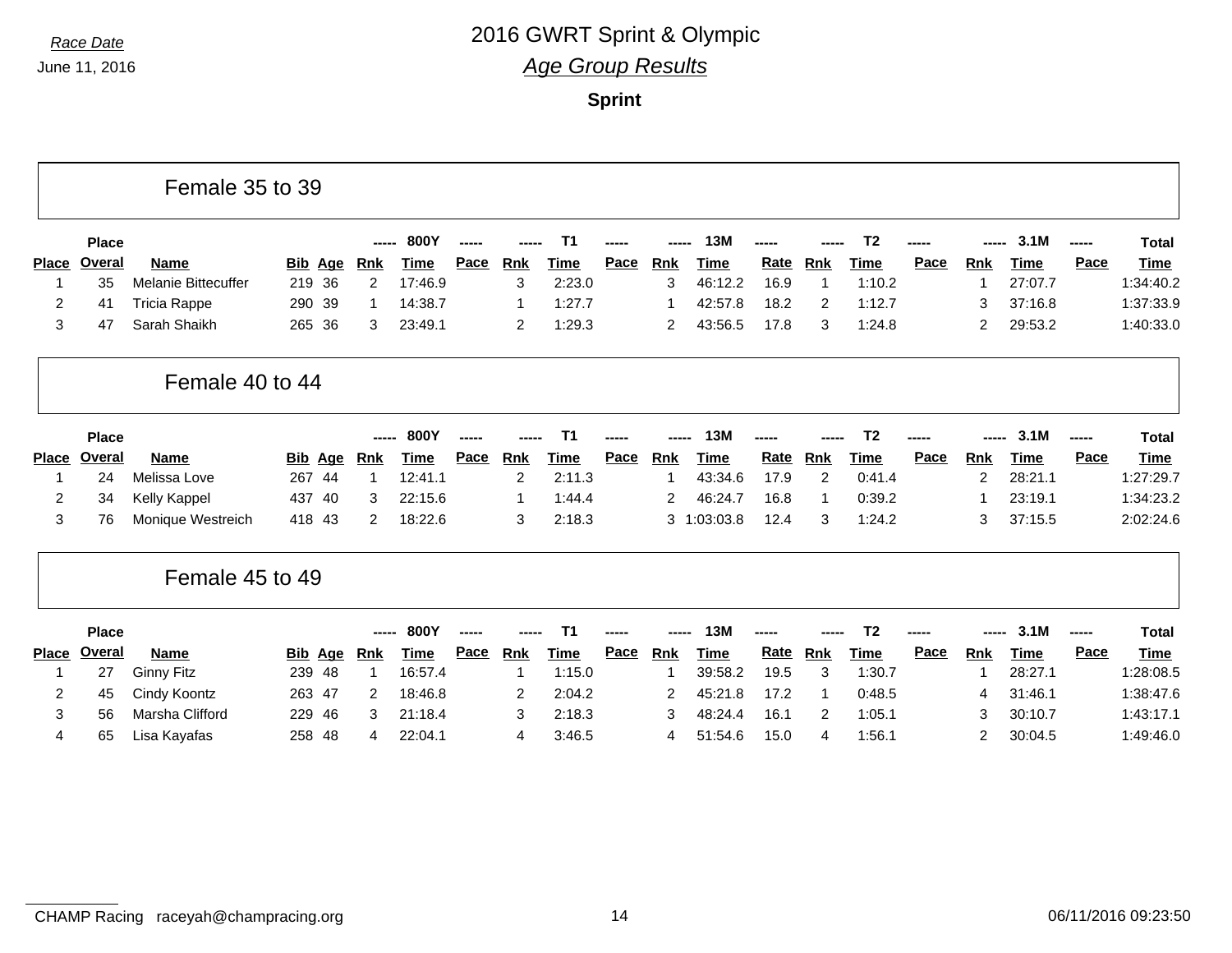June 11, 2016

### *Race Date* 2016 GWRT Sprint & Olympic *Age Group Results*

**Sprint**

|              |                              | Female 50 to 54                 |                                    |                           |                         |      |            |                |             |            |                        |                     |            |                                         |             |                |                         |                      |                                          |
|--------------|------------------------------|---------------------------------|------------------------------------|---------------------------|-------------------------|------|------------|----------------|-------------|------------|------------------------|---------------------|------------|-----------------------------------------|-------------|----------------|-------------------------|----------------------|------------------------------------------|
| <b>Place</b> | <b>Place</b><br>Overal<br>77 | <b>Name</b><br>Maryjo Cleveland | <u>Bib</u><br><u>Age</u><br>228 54 | -----<br><b>Rnk</b><br>-1 | 800Y<br>Time<br>20:03.4 | Pace | <b>Rnk</b> | Time<br>2:36.5 | <u>Pace</u> | <b>Rnk</b> | 13M<br>Time<br>58:57.9 | <u>Rate</u><br>13.2 | <b>Rnk</b> | T <sub>2</sub><br><b>Time</b><br>0:48.9 | Pace        | <b>Rnk</b>     | 3.1M<br>Time<br>41:29.8 | -----<br><b>Pace</b> | <b>Total</b><br><u>Time</u><br>2:03:56.8 |
|              |                              | Female 55 to 59                 |                                    |                           |                         |      |            |                |             |            |                        |                     |            |                                         |             |                |                         |                      |                                          |
|              | <b>Place</b>                 |                                 |                                    |                           | 800Y                    |      |            |                |             |            | 13M                    |                     |            | T <sub>2</sub>                          |             |                | 3.1M                    | -----                | <b>Total</b>                             |
| <b>Place</b> | Overal                       | <b>Name</b>                     | <u>Bib</u><br><u>Age</u>           | Rnk                       | Time                    | Pace | <b>Rnk</b> | Time           | <b>Pace</b> | Rnk        | Time                   | Rate                | Rnk        | Time                                    | <b>Pace</b> | <u>Rnk</u>     | Time                    | Pace                 | <u>Time</u>                              |
|              | 48                           | Yvonne Lipinsky                 | 266 57                             | 1                         | 18:02.8                 |      |            | 1:52.5         |             |            | 43:57.3                | 17.7                | 3          | 1:51.6                                  |             | $\overline{c}$ | 35:08.4                 |                      | 1:40:52.8                                |
| 2            | 61                           | Cynthia Kurty                   | 264<br>-57                         | 3                         | 24:25.7                 |      | 2          | 2:06.7         |             | 2          | 48:16.3                | 16.2                | 2          | 1:31.0                                  |             |                | 31:17.9                 |                      | 1:47:37.8                                |
| 3            | 83                           | Cindy Pugh                      | 289<br>59                          | 2                         | 23:12.4                 |      | 3          | 3:36.6         |             |            | $3 \quad 1:11:16.9$    | 10.9                | -1         | 1:27.2                                  |             | 3              | 46:25.9                 |                      | 2:25:59.2                                |
|              |                              | Female 60 to 64                 |                                    |                           |                         |      |            |                |             |            |                        |                     |            |                                         |             |                |                         |                      |                                          |
|              | <b>Place</b>                 |                                 |                                    |                           | 800Y                    |      |            |                |             |            | 13M                    |                     |            | Т2                                      |             |                | 3.1M                    | -----                | <b>Total</b>                             |
| <b>Place</b> | Overal                       | <b>Name</b>                     | <u>Bib</u><br>Age                  | <b>Rnk</b>                | Time                    | Pace | <b>Rnk</b> | Time           | Pace        | <b>Rnk</b> | Time                   | Rate                | Rnk        | Time                                    | Pace        | <b>Rnk</b>     | Time                    | <b>Pace</b>          | <b>Time</b>                              |
|              | 73                           | Janice Drabison                 | 232 61                             | 1                         | 20:27.0                 |      |            | 3:08.3         |             |            | 52:46.1                | 14.8                |            | 1:46.1                                  |             |                | 39:12.8                 |                      | 1:57:20.5                                |

CHAMP Racing raceyah@champracing.org 15 06/11/2016 09:23:51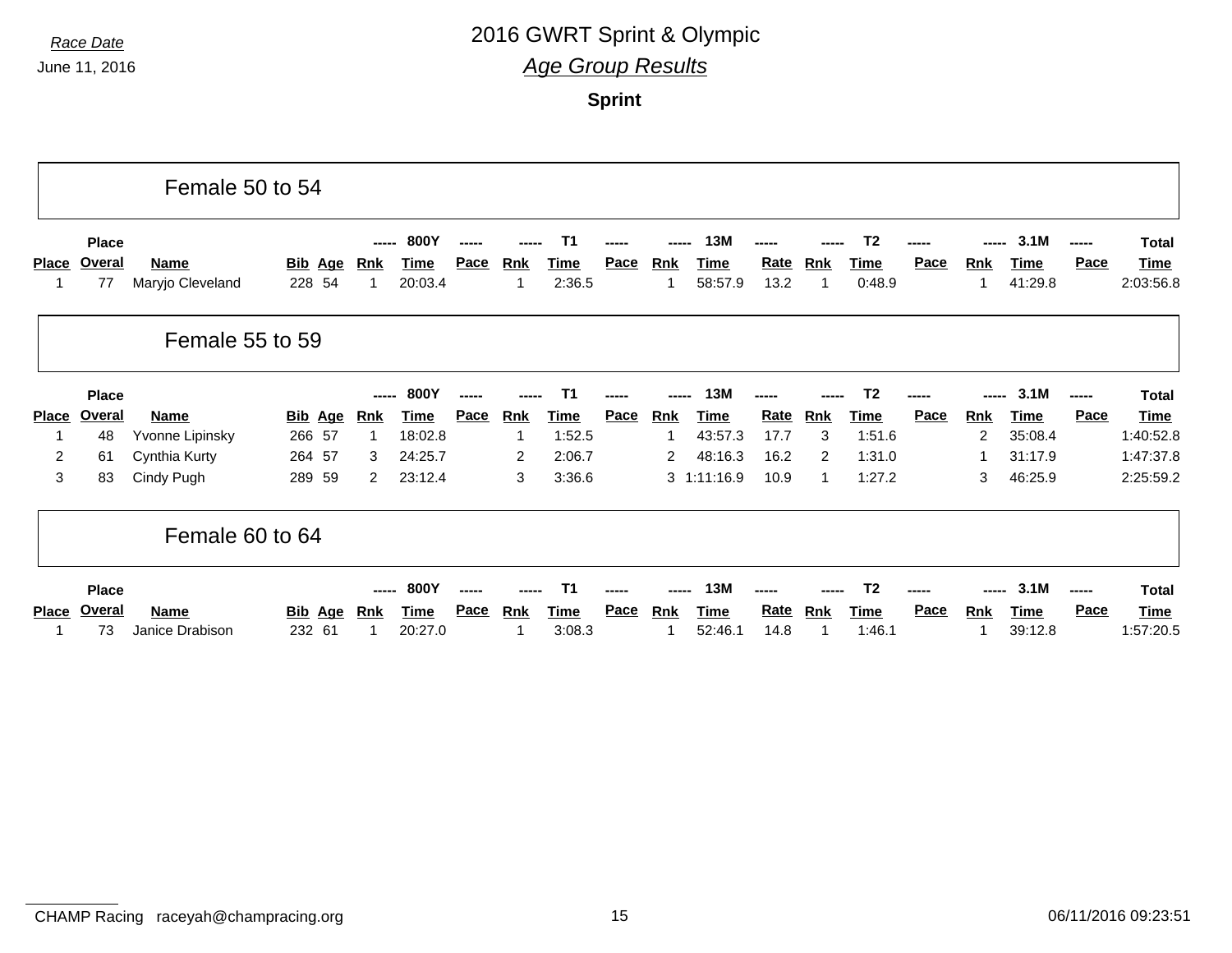June 11, 2016

### *Race Date* 2016 GWRT Sprint & Olympic *Age Group Results*

**Sprint**

|              |              | <b>Male Overall Winners</b> |         |       |         |             |            |             |             |       |             |             |              |             |             |       |         |       |             |
|--------------|--------------|-----------------------------|---------|-------|---------|-------------|------------|-------------|-------------|-------|-------------|-------------|--------------|-------------|-------------|-------|---------|-------|-------------|
|              | <b>Place</b> |                             |         |       | 800Y    | -----       |            |             | -----       | ----- | 13M         | ------      |              | Т2          | -----       | ----- | 3.1M    | ----- | Total       |
| <b>Place</b> | Overal       | <b>Name</b>                 | Bib Age | Rnk   | Time    | <u>Pace</u> | <u>Rnk</u> | <u>Time</u> | <u>Pace</u> | Rnk   | <u>Time</u> | <u>Rate</u> | Rnk          | <u>Time</u> | <u>Pace</u> | Rnk   | Time    | Pace  | <b>Time</b> |
|              |              | Mark Durno                  | 125 47  | ***** | 10:49.7 |             | *****      | 0:48.4      |             | ***** | 35:36.3     |             | $21.9$ ***** | 0:41.3      |             | ***** | 19:51.1 |       | 1:07:47.0   |
|              |              | Pete Finnerty               | 485 34  | ***** | 12:45.8 |             | *****      | 1:18.6      |             | ***** | 33:13.5     |             | $23.5$ ***** | 0:41.3      |             | ***** | 20:09.3 |       | 1:08:08.7   |
|              |              | Joshua Barry                | 217 43  | ***** | 13:25.9 |             | *****      | 0:57.7      |             | ***** | 33:07.5     | 23.6        | *****        | 0:30.9      |             | ***** | 20:57.6 |       | 1:08:59.8   |

CHAMP Racing raceyah@champracing.org 16 16 06/11/2016 09:23:51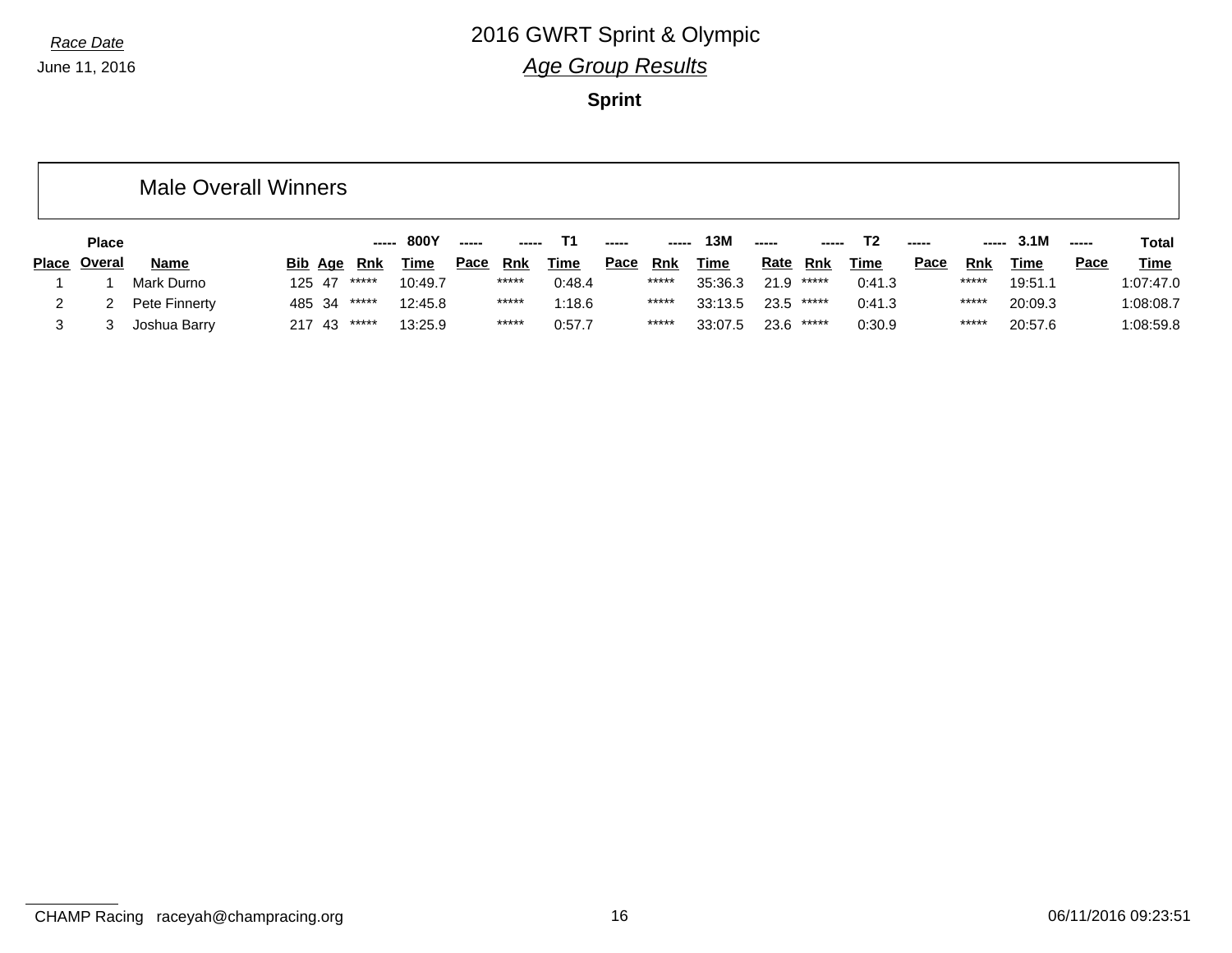|                |               | Male 19 to 24         |                |                |             |      |            |                |      |                |             |      |                |                |      |                        |             |       |              |
|----------------|---------------|-----------------------|----------------|----------------|-------------|------|------------|----------------|------|----------------|-------------|------|----------------|----------------|------|------------------------|-------------|-------|--------------|
|                | <b>Place</b>  |                       |                |                | 800Y        |      |            | T <sub>1</sub> |      |                | 13M         |      |                | T <sub>2</sub> |      |                        | 3.1M        |       | <b>Total</b> |
| <b>Place</b>   | Overal        | <b>Name</b>           | <b>Bib Age</b> | Rnk            | <b>Time</b> | Pace | Rnk        | <b>Time</b>    | Pace | <b>Rnk</b>     | <b>Time</b> | Rate | Rnk            | <b>Time</b>    | Pace | Rnk                    | <b>Time</b> | Pace  | <b>Time</b>  |
| -1             | 20            | Vaughn Gobel          | 245 24         | 2              | 14:47.5     |      | 2          | 2:58.5         |      | $\overline{c}$ | 42:10.9     | 18.5 | 3              | 1:35.0         |      | -1                     | 22:38.6     |       | 1:24:10.7    |
| $\overline{2}$ | 25            | Michael Bleggi        | 221 23         | -1             | 10:57.8     |      | 1          | 1:26.4         |      | 3              | 43:16.6     | 18.0 | $\mathbf 1$    | 1:05.0         |      | $\boldsymbol{\Lambda}$ | 30:47.6     |       | 1:27:33.5    |
| 3              | 37            | Jacob Naft            | 279<br>21      | 4              | 18:13.5     |      | 4          | 3:53.7         |      | 1              | 42:09.6     | 18.5 | 4              | 1:54.2         |      | $\overline{2}$         | 29:27.4     |       | 1:35:38.5    |
| $\overline{4}$ | 55            | <b>Isaiah Maher</b>   | 268<br>-24     | 3              | 17:24.4     |      | 5          | 4:06.3         |      | 4              | 49:08.9     | 15.9 | $\overline{c}$ | 1:06.1         |      | 5                      | 31:26.0     |       | 1:43:11.8    |
| 5              | 82            | Dylan Oney            | 283 19         | 5              | 44:19.5     |      | 3          | 3:04.1         |      | 5              | 51:44.7     | 15.1 | 5              | 3:52.6         |      | 3                      | 30:39.7     |       | 2:13:40.8    |
|                |               | Male 25 to 29         |                |                |             |      |            |                |      |                |             |      |                |                |      |                        |             |       |              |
|                | <b>Place</b>  |                       |                |                | 800Y        |      |            | T <sub>1</sub> |      |                | 13M         |      |                | T <sub>2</sub> |      |                        | 3.1M        |       | <b>Total</b> |
| <b>Place</b>   | <b>Overal</b> | <b>Name</b>           | <b>Bib Age</b> | <b>Rnk</b>     | <b>Time</b> | Pace | <b>Rnk</b> | <b>Time</b>    | Pace | Rnk            | <b>Time</b> | Rate | <b>Rnk</b>     | <b>Time</b>    | Pace | <b>Rnk</b>             | <b>Time</b> | Pace  | <b>Time</b>  |
| $\mathbf 1$    | 4             | <b>Destin Heasley</b> | 250 28         | $\overline{2}$ | 13:45.0     |      | 1          | 1:13.9         |      | 1              | 39:23.1     | 19.8 | $\mathbf 1$    | 0:22.8         |      | -1                     | 17:03.5     |       | 1:11:48.4    |
| 2              | 32            | Chris Svancara        | 299<br>26      | 3              | 15:28.5     |      | 3          | 2:52.3         |      | 2              | 46:51.7     | 16.6 | 2              | 1:00.5         |      | $\overline{2}$         | 27:27.0     |       | 1:33:40.2    |
| 3              | 59            | Phil Pacey            | 25<br>286      | 1              | 12:15.9     |      | 2          | 2:21.1         |      | 4              | 56:52.0     | 13.7 | 3              | 1:10.7         |      | $\overline{4}$         | 33:13.9     |       | 1:45:53.7    |
| $\overline{4}$ | 74            | Ryan Crays            | 28<br>231      | 4              | 32:04.3     |      | 4          | 4:10.1         |      | 3              | 49:25.9     | 15.8 | 4              | 1:20.8         |      | 3                      | 32:20.6     |       | 1:59:21.9    |
|                |               | Male 30 to 34         |                |                |             |      |            |                |      |                |             |      |                |                |      |                        |             |       |              |
|                | <b>Place</b>  |                       |                |                | 800Y        |      |            | T <sub>1</sub> |      |                | 13M         |      |                | T <sub>2</sub> |      |                        | 3.1M        | ----- | <b>Total</b> |
| Place          | <b>Overal</b> | <b>Name</b>           | <b>Bib Age</b> | <b>Rnk</b>     | <b>Time</b> | Pace | Rnk        | <b>Time</b>    | Pace | Rnk            | <b>Time</b> | Rate | Rnk            | <b>Time</b>    | Pace | <b>Rnk</b>             | <b>Time</b> | Pace  | <b>Time</b>  |
| $\mathbf 1$    | 6             | <b>Blake Oatey</b>    | 282 33         | 3              | 14:37.9     |      | 8          | 2:22.0         |      | 1              | 37:39.4     | 20.7 | 6              | 1:08.7         |      | -1                     | 22:04.7     |       | 1:17:52.9    |
| 2              | 8             | Carlo Buzzetta        | 227<br>-33     | 1              | 10:34.4     |      | 5          | 1:34.4         |      | 3              | 40:47.1     | 19.1 | 3              | 0:48.1         |      | 3                      | 24:52.1     |       | 1:18:36.3    |
| 3              | 17            | Phillip Budowanec     | 225<br>34      | 4              | 14:40.3     |      | 4          | 1:25.8         |      | 5              | 43:23.7     | 18.0 | 2              | 0:42.0         |      | $\overline{2}$         | 22:45.1     |       | 1:22:57.1    |
| $\overline{4}$ | 23            | Nicholas Hunt         | 254 31         | 6              | 17:26.1     |      | 3          | 1:24.9         |      | 4              | 41:32.5     | 18.8 | 5              | 1:06.4         |      | 5                      | 25:29.6     |       | 1:26:59.7    |
| 5              | 28            | Raymond Fryan         | 31<br>241      | 5              | 16:00.6     |      | 1          | 1:12.0         |      | $\overline{7}$ | 45:41.7     | 17.1 | $\overline{4}$ | 1:04.8         |      | $\overline{4}$         | 24:59.3     |       | 1:28:58.7    |
| 6              | 30            | V Taylor Bond         | 222 33         | $\overline{2}$ | 12:46.7     |      | 9          | 2:30.9         |      | 6              | 45:05.0     | 17.3 | $\overline{7}$ | 1:46.0         |      | $\overline{7}$         | 30:38.2     |       | 1:32:46.9    |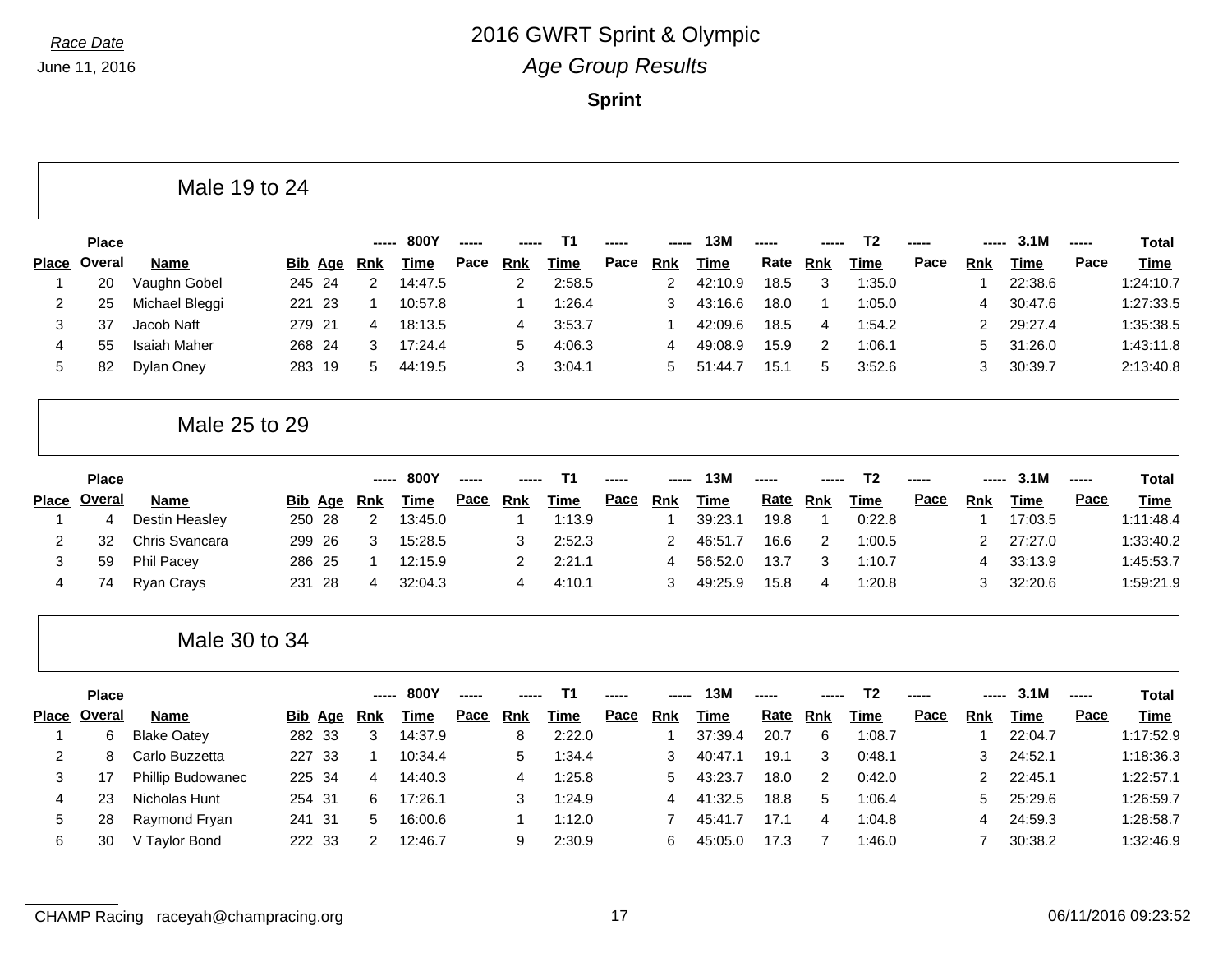|                |               | Male 30 to 34           |                |     |                    |             |      |                |             |      |                |                 |      |                |                |      |            |             |       |              |
|----------------|---------------|-------------------------|----------------|-----|--------------------|-------------|------|----------------|-------------|------|----------------|-----------------|------|----------------|----------------|------|------------|-------------|-------|--------------|
|                | <b>Place</b>  |                         |                |     |                    | 800Y        |      |                | Т1          |      |                | 13 <sub>N</sub> |      |                | T <sub>2</sub> |      |            | 3.1M        | ----- | <b>Total</b> |
| <b>Place</b>   | <b>Overal</b> | <b>Name</b>             | <u>Bib</u>     | Age | <b>Rnk</b>         | <b>Time</b> | Pace | Rnk            | <b>Time</b> | Pace | <b>Rnk</b>     | <b>Time</b>     | Rate | <b>Rnk</b>     | <b>Time</b>    | Pace | <b>Rnk</b> | <b>Time</b> | Pace  | <b>Time</b>  |
| $\overline{7}$ | 46            | <b>Matthew Mohr</b>     | 276 32         |     | 9                  | 21:13.5     |      | 10             | 48:30.4     |      |                |                 |      |                |                |      | 8          | 31:22.3     |       | 1:39:15.9    |
| 8              | 63            | <b>Mark Fischer</b>     | 238 31         |     | 7                  | 17:35.1     |      | $\overline{7}$ | 1:58.9      |      | 9              | 50:51.9         | 15.3 | 8              | 1:52.4         |      | 9          | 36:23.4     |       | 1:48:41.9    |
| 9              | 68            | <b>Philip Dugas</b>     | 233 33         |     | 10                 | 33:27.6     |      | 6              | 1:49.2      |      | 8              | 46:05.0         | 16.9 | 9              | 2:02.1         |      | 6          | 29:46.1     |       | 1:53:10.3    |
|                |               | Male 35 to 39           |                |     |                    |             |      |                |             |      |                |                 |      |                |                |      |            |             |       |              |
|                | <b>Place</b>  |                         |                |     | $- - - - -$        | 800Y        |      |                | Τ1          |      |                | 13M             |      |                | T <sub>2</sub> |      |            | 3.1M        | ----- | <b>Total</b> |
| <b>Place</b>   | Overal        | <b>Name</b>             | <b>Bib Age</b> |     | <b>Rnk</b>         | <b>Time</b> | Pace | Rnk            | <b>Time</b> | Pace | <b>Rnk</b>     | <b>Time</b>     | Rate | Rnk            | <b>Time</b>    | Pace | <b>Rnk</b> | <b>Time</b> | Pace  | <b>Time</b>  |
| 1              | 5             | Shawn Willard           | 435            | 39  | 3                  | 15:54.0     |      | $\mathbf 1$    | 0:45.7      |      | -1             | 33:55.6         | 23.0 | $\overline{2}$ | 0:48.4         |      |            | 24:35.1     |       | 1:15:58.9    |
| 2              | 11            | Steve Zenar             | 417 37         |     | 1                  | 12:28.0     |      | 2              | 1:37.0      |      | $\overline{2}$ | 40:28.9         | 19.3 | 1              | 0:36.8         |      | 2          | 24:53.9     |       | 1:20:04.8    |
| 3              | 33            | John Mccarty            | 270 38         |     | 4                  | 17:32.9     |      | 4              | 3:30.7      |      | 3              | 41:41.7         | 18.7 | 4              | 2:56.1         |      | 4          | 28:31.3     |       | 1:34:12.8    |
| 4              | 39            | Sergio Nunez            | 281            | 39  | 6                  | 1:07:49.9   |      |                |             |      |                |                 |      | 6              | 45:18.0        | 3:29 | 3          | 27:03.0     |       | 1:36:07.6    |
| 5              | 57            | Lawrence Faulkerson     | 235 37         |     | 5                  | 18:08.4     |      | 5              | 3:56.6      |      | $\overline{4}$ | 47:37.5         | 16.4 | 5              | 3:28.7         |      | 5          | 30:12.2     |       | 1:43:23.7    |
| 6              | 69            | Charlie Johnson         | 255 35         |     | $\overline{2}$     | 12:28.9     |      | 3              | 2:51.6      |      | 5              | 1:01:56.6       | 12.6 | 3              | 1:59.5         |      | 6          | 35:15.1     |       | 1:54:32.0    |
|                |               | Male 40 to 44           |                |     |                    |             |      |                |             |      |                |                 |      |                |                |      |            |             |       |              |
|                | <b>Place</b>  |                         |                |     |                    | 800Y        |      |                | Τ1          |      |                | 13M             |      |                | T <sub>2</sub> |      |            | 3.1M        | ----- | <b>Total</b> |
| <b>Place</b>   | Overal        | <b>Name</b>             |                |     | <b>Bib Age Rnk</b> | <b>Time</b> | Pace | <b>Rnk</b>     | <b>Time</b> | Pace | <b>Rnk</b>     | <b>Time</b>     | Rate | Rnk            | <b>Time</b>    | Pace | <b>Rnk</b> | <b>Time</b> | Pace  | <b>Time</b>  |
| 1              | 22            | <b>Brandon Sorensen</b> | 295 41         |     | 3                  | 18:53.8     |      | $\mathbf 1$    | 1:48.9      |      | $\overline{1}$ | 39:04.6         | 20.0 | $\overline{c}$ | 1:08.6         |      | -1         | 25:03.7     |       | 1:25:59.8    |
| 2              | 26            | Scott Geneva            | 243 43         |     | 1                  | 9:57.9      |      | 2              | 2:02.9      |      | 2              | 43:21.9         | 18.0 | 1              | 0:44.5         |      | 4          | 32:01.0     |       | 1:28:08.4    |
| 3              | 42            | <b>Charles Elkins</b>   | 234 44         |     | 2                  | 18:31.2     |      | 3              | 3:16.6      |      | 3              | 45:06.4         | 17.3 | 3              | 1:23.4         |      | 2          | 29:44.2     |       | 1:38:01.9    |
| 4              | 79            | Larry Oney              | 284            | -42 | 4                  | 22:10.3     |      | 4              | 12:44.5     |      | 4              | 1:01:07.6       | 12.8 | 4              | 4:00.6         |      | 3          | 30:37.9     |       | 2:10:41.0    |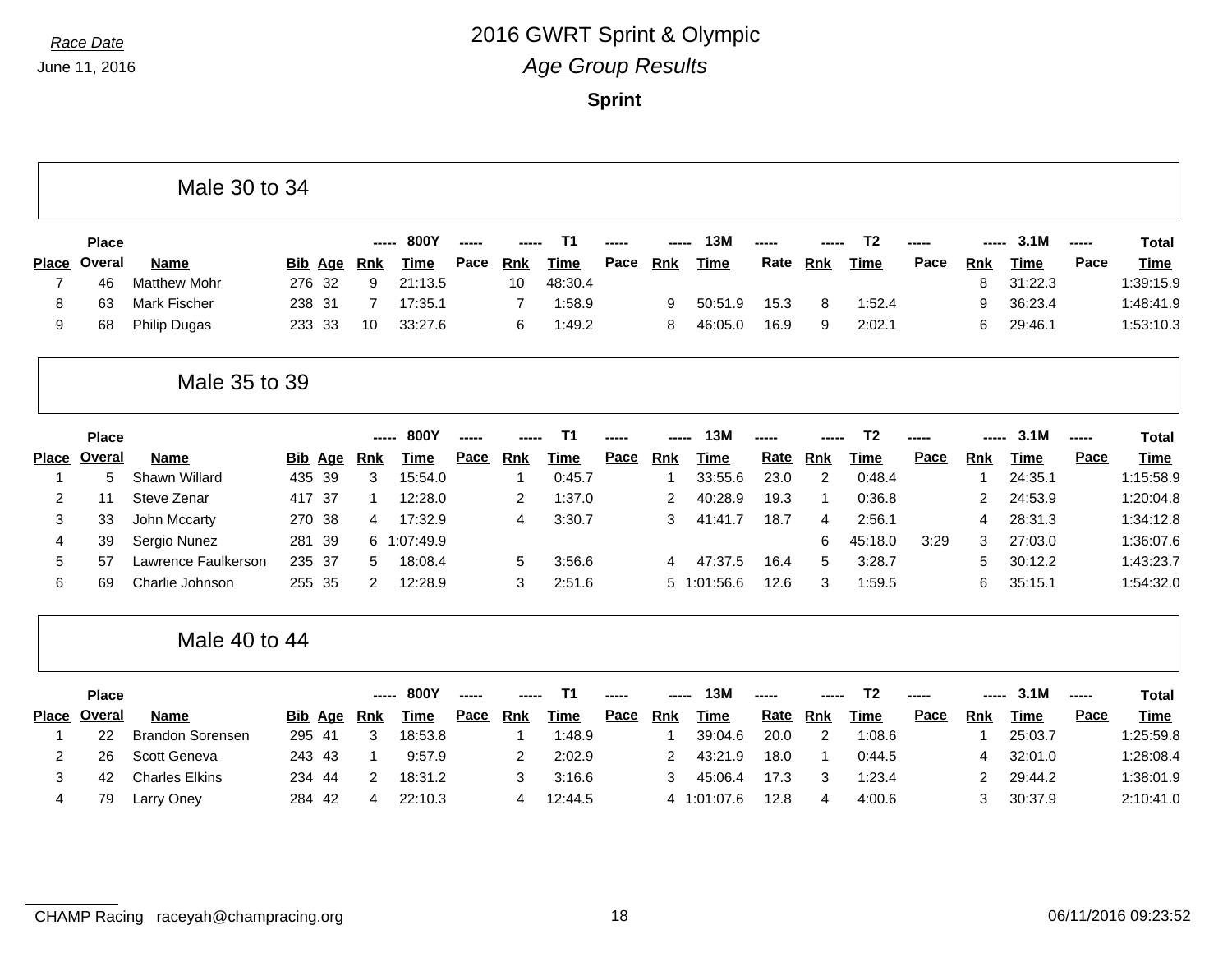|                      | <b>Place</b> |                          |                |     | -----        | 800Y    |             |                      | Т1     |      | ----- | 13M         |             |     | T2     | -----       | -----  | 3.1M    |      | <b>Total</b> |
|----------------------|--------------|--------------------------|----------------|-----|--------------|---------|-------------|----------------------|--------|------|-------|-------------|-------------|-----|--------|-------------|--------|---------|------|--------------|
| Place                | Overal       | <b>Name</b>              | <u>Bib Age</u> |     | <b>Rnk</b>   | Time    | <b>Pace</b> | Rnk                  | Time   | Pace | Rnk   | Time        | <u>Rate</u> | Rnk | Time   | <b>Pace</b> | Rnk    | Time    | Pace | Time         |
|                      | 9            | <b>Michael Faust</b>     | 237            | -48 |              | 12:19.6 |             |                      | 1:47.9 |      |       | 38:31.4     | 20.3        | 2   | 1:16.5 |             | $^{2}$ | 24:59.3 |      | 1:18:54.9    |
| $\mathbf{2}^{\circ}$ | 13           | Dan McGovern             | 272 45         |     | $\mathbf{2}$ | 12:58.9 |             | $\mathbf{2}^{\circ}$ | 2:35.8 |      | 4     | 42:07.9     | 18.5        |     | 1:03.1 |             |        | 22:32.6 |      | 1:21:18.3    |
| 3                    | 29           | Asad Khan                | 261 45         |     | 3            | 16:22.2 |             | 4                    | 3:17.8 |      | 2     | 41:40.7     | 18.7        | 4   | 2:13.4 |             | 4      | 26:42.6 |      | 1:30:16.9    |
| 4                    | 38           | <b>Christopher Boyer</b> | 223 47         |     | 4            | 16:38.4 |             | 3                    | 2:49.0 |      | 3     | 41:42.2     | 18.7        | 3   | 1:54.7 |             |        | 32:40.9 |      | 1:35:45.4    |
| 5                    | 40           | <b>Richard Kessler</b>   | 260 49         |     | 5            | 17:30.9 |             | 6                    | 3:42.2 |      | 5     | 47:08.5     | 16.5        | 6   | 2:21.0 |             | 3      | 26:17.8 |      | 1:37:00.6    |
| 6                    | 70           | Pete Cook                | 230 47         |     | 6.           | 31:34.4 |             | 5.                   | 3:26.0 |      | 6     | 47:38.9     | 16.4        | 5   | 2:18.8 |             | 5.     | 29:44.5 |      | 1:54:42.8    |
|                      | 84           | Amanjit Gill             | 244 47         |     | 7            | 42:04.0 |             |                      | 4:31.8 |      |       | 7 1:07:21.0 | 11.6        |     | 2:45.1 |             | 6      | 31:13.5 |      | 2:27:55.7    |

| Male 50 to 54 |  |
|---------------|--|
|---------------|--|

|       | <b>Place</b> |                       |        |                | ----- | <b>800Y</b> | $\frac{1}{2}$ | ----- | <b>T1</b> | ----- | -----           | 13M     | $\frac{1}{2}$ | ----- | T <sub>2</sub> | ----- | ----- | 3.1M    | $\frac{1}{2}$ | Total     |
|-------|--------------|-----------------------|--------|----------------|-------|-------------|---------------|-------|-----------|-------|-----------------|---------|---------------|-------|----------------|-------|-------|---------|---------------|-----------|
| Place | Overal       | Name                  |        | <b>Bib Age</b> | Rnk   | Time        | Pace          | Rnk   | Time      | Pace  | Rnk             | Time    | Rate          | Rnk   | Time           | Pace  | Rnk   | Time    | Pace          | Time      |
|       |              | Elias Gorman          |        | 246 53         | 2     | 12:59.0     |               | 6     | 1:59.7    |       |                 | 37:13.3 | 21.0          | 6     | 0:59.0         |       | 4     | 24:43.7 |               | 1:17:54.9 |
| 2     | 10           | <b>Chris Bechtel</b>  | 218 51 |                | 5.    | 16:53.8     |               | 4     | 1:39.5    |       | 3               | 37:59.6 | 20.5          |       | 0:34.0         |       |       | 22:55.0 |               | 1:20:02.0 |
| 3     | 12           | John Graber           | 247 50 |                | 3     | 13:47.2     |               | 3     | 1:14.1    |       | 2               | 37:34.7 | 20.8          | 2     | 0:42.8         |       | 6.    | 27:25.3 |               | 1:20:44.3 |
| 4     | 16           | Chris Papp            | 287 51 |                | 4     | 13:54.5     |               | 2     | 1:02.8    |       | 5               | 41:44.2 | 18.7          | 5     | 0:49.2         |       | 5     | 24:51.8 |               | 1:22:22.7 |
| 5     | 21           | <b>TEAM Prokop</b>    | 288 52 |                |       | 21:36.8     |               |       | 0:34.6    |       | 4               | 38:38.4 | 20.2          | 4     | 0:47.6         |       | 3     | 24:21.3 |               | 1:25:58.9 |
| 6     | 44           | Larry Mcsweeny        | 432 53 |                | 9     | 25:19.2     |               | 5     | 1:41.7    |       | 8               | 45:46.6 | 17.0          |       | 1:19.7         |       | 2     | 24:18.4 |               | 1:38:25.7 |
|       | 49           | <b>Brian Barath</b>   | 216 54 |                |       | 4:40.8      |               | 12    | 15:34.8   |       |                 | 45:09.0 | 17.3          | 12    | 2:22.6         |       | 10    | 33:24.0 |               | 1:41:11.3 |
| 8     | 50           | David McMurray        | 273 52 |                | 6     | 19:58.5     |               | 9     | 2:49.5    |       | 10              | 49:28.8 | 15.8          | 8     | 1:20.6         |       |       | 27:54.7 |               | 1:41:32.2 |
| 9     | 58           | Tom Roach             | 291    | - 53           | 10    | 26:05.8     |               | 7     | 2:01.8    |       | 6               | 44:16.8 | 17.6          | 11    | 1:50.2         |       | 8     | 30:46.2 |               | 1:45:01.1 |
| 10    | 64           | Lou Joseph            |        | 256 54         | 12    | 27:58.0     |               | 8     | 2:44.6    |       | 9               | 47:08.2 | 16.5          | 3     | 0:44.6         |       | 9     | 30:59.6 |               | 1:49:35.2 |
| 11    | 71           | Thomas Garofalo       | 242 50 |                | 11    | 26:24.8     |               | 10    | 3:30.4    |       | 11              | 50:18.1 | 15.5          | 10    | 1:30.4         |       | 11    | 34:00.1 |               | 1:55:43.8 |
| 12    | 72           | <b>Richard Blasko</b> | 220    | 52             | 8.    | 22:19.5     |               | 11    | 4:33.9    |       | 12 <sup>°</sup> | 53:22.0 | 14.6          | 9     | 1:29.0         |       | 12    | 35:08.7 |               | 1:56:53.4 |
|       |              |                       |        |                |       |             |               |       |           |       |                 |         |               |       |                |       |       |         |               |           |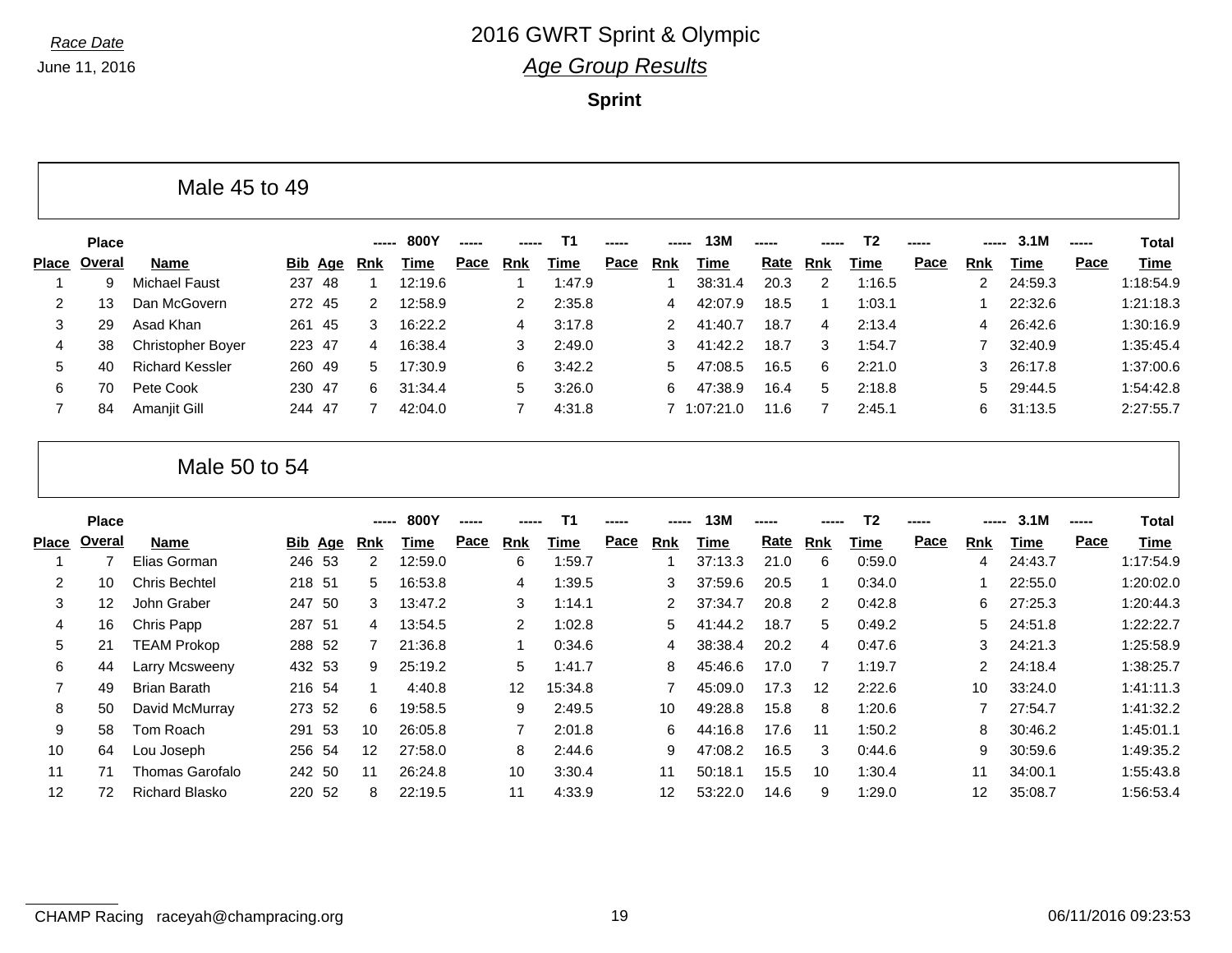|              |              | Male 55 to 59          |        |                |                      |             |             |                |           |             |                |         |             |            |                |             |              |         |      |             |
|--------------|--------------|------------------------|--------|----------------|----------------------|-------------|-------------|----------------|-----------|-------------|----------------|---------|-------------|------------|----------------|-------------|--------------|---------|------|-------------|
|              | <b>Place</b> |                        |        |                | -----                | <b>800Y</b> | -----       |                | <b>T1</b> |             | ------         | 13M     |             |            | T2             |             | -----        | 3.1M    |      | Total       |
| <b>Place</b> | Overal       | Name                   |        | <u>Bib</u> Age | Rnk                  | Time        | <u>Pace</u> | Rnk            | Time      | <u>Pace</u> | Rnk            | Time    | <b>Rate</b> | Rnk        | Time           | <b>Pace</b> | <b>Rnk</b>   | Time    | Pace | <b>Time</b> |
|              | 52           | <b>Thomas McDowell</b> | 271    | 59             |                      | 16:28.9     |             |                | 3:16.9    |             |                | 51:06.4 | 15.3        |            | 1:42.2         |             |              | 29:25.8 |      | 1:42:00.3   |
| 2            | 78           | <b>Robert Steele</b>   | 297    | 58             | $\mathbf{2}^{\circ}$ | 29:14.8     |             | $\overline{2}$ | 4:35.6    |             | 2              | 53:47.1 | 14.5        | 2          | 2:24.8         |             | $\mathbf{2}$ | 36:20.2 |      | 2:06:22.6   |
|              |              | Male 60 to 64          |        |                |                      |             |             |                |           |             |                |         |             |            |                |             |              |         |      |             |
|              | <b>Place</b> |                        |        |                |                      | 800Y        | -----       |                | T1        |             |                | 13M     |             |            | T <sub>2</sub> |             | -----        | 3.1M    |      | Total       |
| Place        | Overal       | Name                   |        | <u>Bib</u> Age | <u>Rnk</u>           | Time        | <u>Pace</u> | Rnk            | Time      | Pace        | Rnk            | Time    | <u>Rate</u> | <u>Rnk</u> | Time           | Pace        | <b>Rnk</b>   | Time    | Pace | <b>Time</b> |
|              | 51           | <b>Mark Sorrentino</b> |        | 460 63         |                      | 17:58.2     |             |                | 1:55.5    |             |                | 45:40.0 | 17.1        | 3          | 1:40.7         |             |              | 34:27.3 |      | 1:41:41.8   |
| 2            | 67           | <b>Brien Shanahan</b>  |        | 294 63         | 2                    | 18:39.8     |             | 2              | 3:05.1    |             | $\overline{2}$ | 48:28.1 | 16.1        | 2          | 1:21.8         |             | 2            | 41:31.4 |      | 1:53:06.3   |
| 3            | 80           | John Ballard           | 215 61 |                | 3                    | 28:09.3     |             | 3              | 3:58.1    |             | 3              | 55:04.4 | 14.2        |            | 1:16.0         |             | 3            | 42:32.0 |      | 2:10:59.9   |